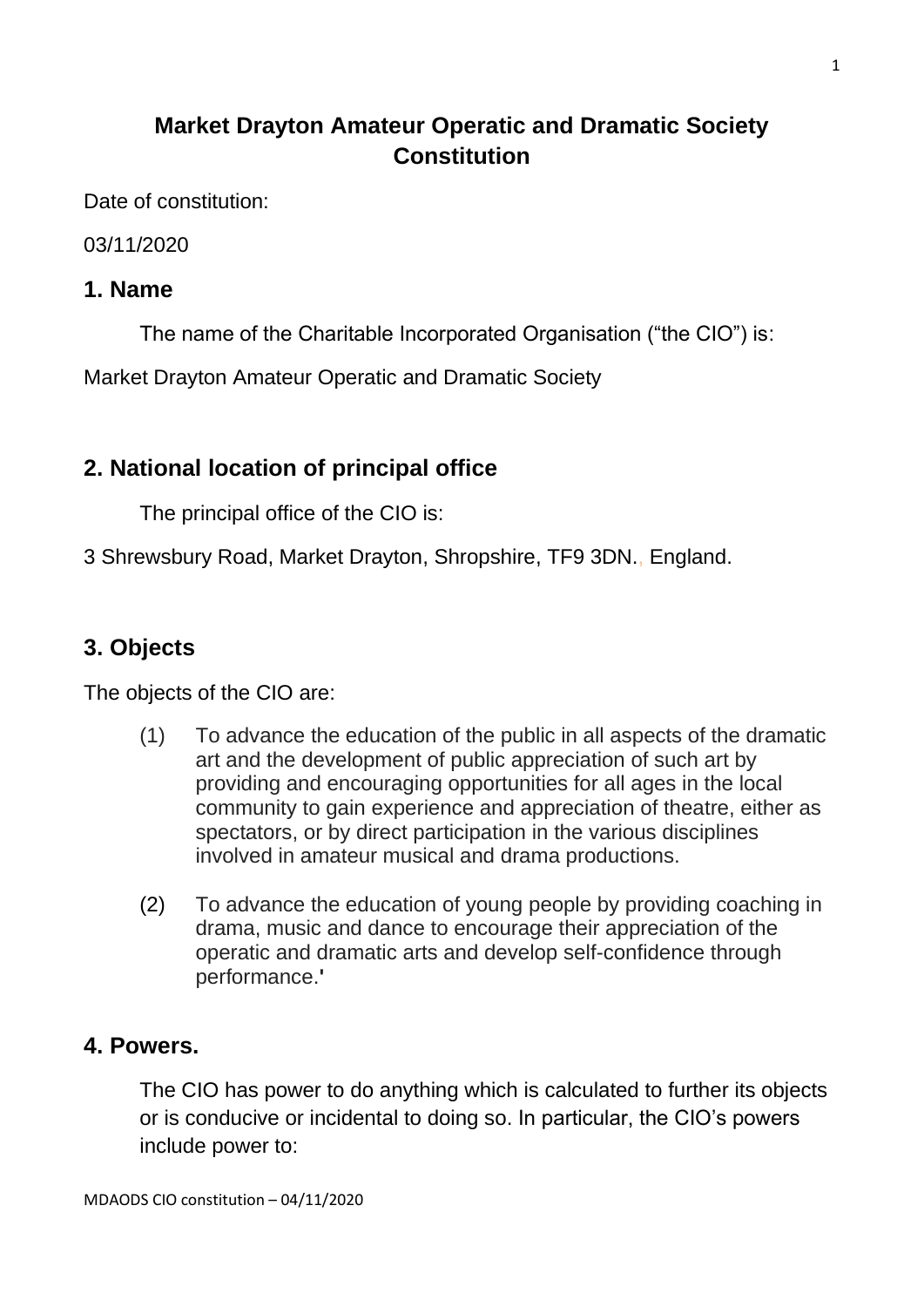- (1) borrow money and to charge the whole or any part of its property as security for the repayment of the money borrowed. The CIO must comply as appropriate with sections 124 and 125 of the Charities Act 2011 if it wishes to mortgage land;
- (2) buy, take on lease or in exchange, hire or otherwise acquire any property and to maintain and equip it for use;
- (3) sell, lease or otherwise dispose of all or any part of the property belonging to the CIO. In exercising this power, the CIO must comply as appropriate with sections 117 and 119-123 of the Charities Act 2011;
- (4) employ and remunerate such staff as are necessary for carrying out the work of the CIO. The CIO may employ or remunerate a charity trustee only to the extent that it is permitted to do so by clause 6 (Benefits and payments to charity trustees and connected persons) and provided it complies with the conditions of those clauses;
- (5) deposit or invest funds, employ a professional fund-manager, and arrange for the investments or other property of the CIO to be held in the name of a nominee, in the same manner and subject to the same conditions as the trustees of a trust are permitted to do by the Trustee Act 2000;

# **5. Application of income and property**

- (1) The income and property of the CIO must be applied solely towards the promotion of the objects.
	- (a) A charity trustee is entitled to be reimbursed from the property of the CIO or may pay out of such property reasonable expenses properly incurred by him or her when acting on behalf of the CIO.
	- (b) A charity trustee may benefit from trustee indemnity insurance cover purchased at the CIO's expense in accordance with, and subject to the conditions in, section 189 of the Charities Act 2011.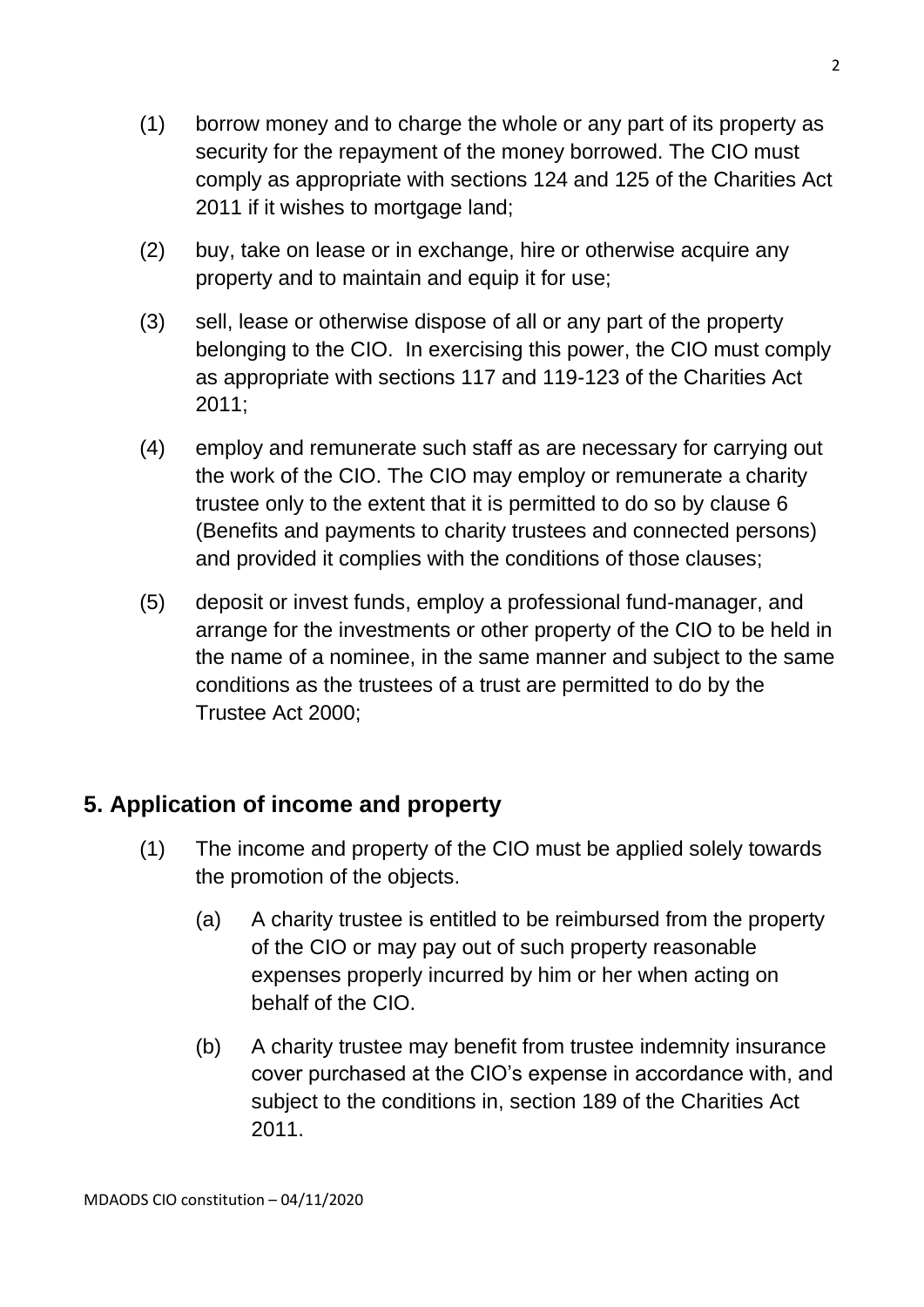- (2) None of the income or property of the CIO may be paid or transferred directly or indirectly by way of dividend, bonus or otherwise by way of profit to any member of the CIO. This does not prevent a member who is not also a charity trustee receiving:
	- (a) a benefit from the CIO as a beneficiary of the CIO;
	- (b) reasonable and proper remuneration for any goods or services supplied to the CIO.
- (3) Nothing in this clause shall prevent a charity trustee or connected person receiving any benefit or payment which is authorised by Clause 6.

# **6. Benefits and payments to charity trustees and connected persons**

#### **(1) General provisions**

No charity trustee or connected person may:

- (a) buy or receive any goods or services from the CIO on terms preferential to those applicable to members of the public.
- (b) sell goods, services, or any interest in land to the CIO;
- (c) be employed by, or receive any remuneration from, the CIO;
- (d) receive any other financial benefit from the CIO;

unless the payment or benefit is permitted by sub-clause (2) of this clause, or authorised by the court or the prior written consent of the Charity Commission ("the Commission") has been obtained. In this clause, a "financial benefit" means a benefit, direct or indirect, which is either money or has a monetary value.

#### **(2) Scope and powers permitting trustees' or connected persons' benefits**

(a) A charity trustee or connected person may receive a benefit from the CIO as a beneficiary of the CIO provided that a majority of the trustees do not benefit in this way.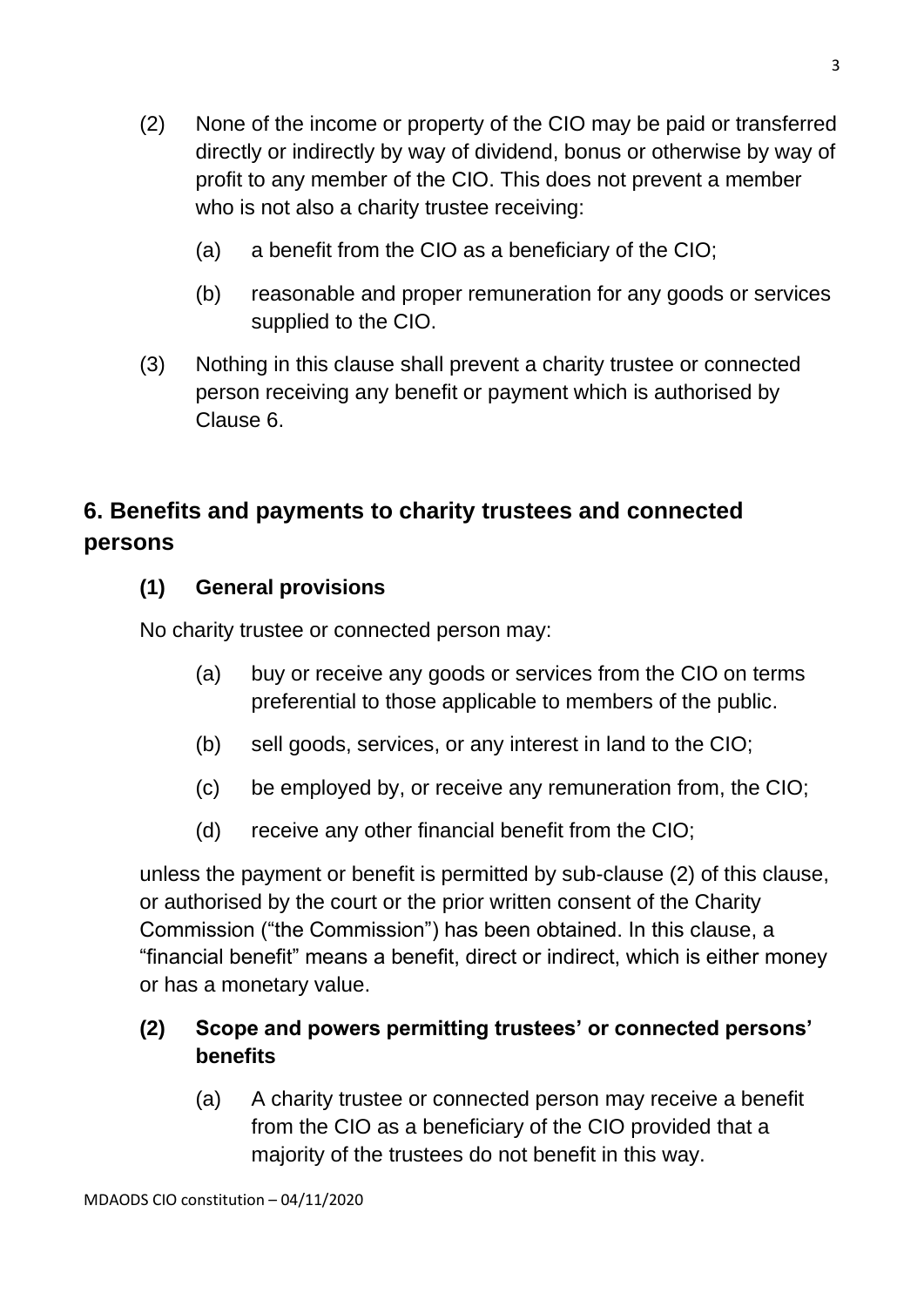- (b) A charity trustee or connected person may enter into a contract for the supply of services, or of goods that are supplied in connection with the provision of services, to the CIO where that is permitted in accordance with, and subject to the conditions in, section 185 to 188 of the Charities Act 2011.
- (c) Subject to sub-clause (3) of this clause a charity trustee or connected person may provide the CIO with goods that are not supplied in connection with services provided to the CIO by the charity trustee or connected person.
- (d) A charity trustee or connected person may receive interest on money lent to the CIO at a reasonable and proper rate which must be not more than the Bank of England bank rate (also known as the base rate).
- (e) A charity trustee or connected person may receive rent for premises let by the trustee or connected person to the CIO. The amount of the rent and the other terms of the lease must be reasonable and proper. The charity trustee concerned must withdraw from any meeting at which such a proposal or the rent or other terms of the lease are under discussion.
- (f) A charity trustee or connected person may take part in the normal trading and fundraising activities of the CIO on the same terms as members of the public.

#### **(3) Payment for supply of goods only – controls**

The CIO and its charity trustees may only rely upon the authority provided by sub-clause (2)(c) of this clause if each of the following conditions is satisfied:

- (a) The amount or maximum amount of the payment for the goods is set out in a written agreement between the CIO and the charity trustee or connected person supplying the goods ("the supplier").
- (b) The amount or maximum amount of the payment for the goods does not exceed what is reasonable in the circumstances for the supply of the goods in question.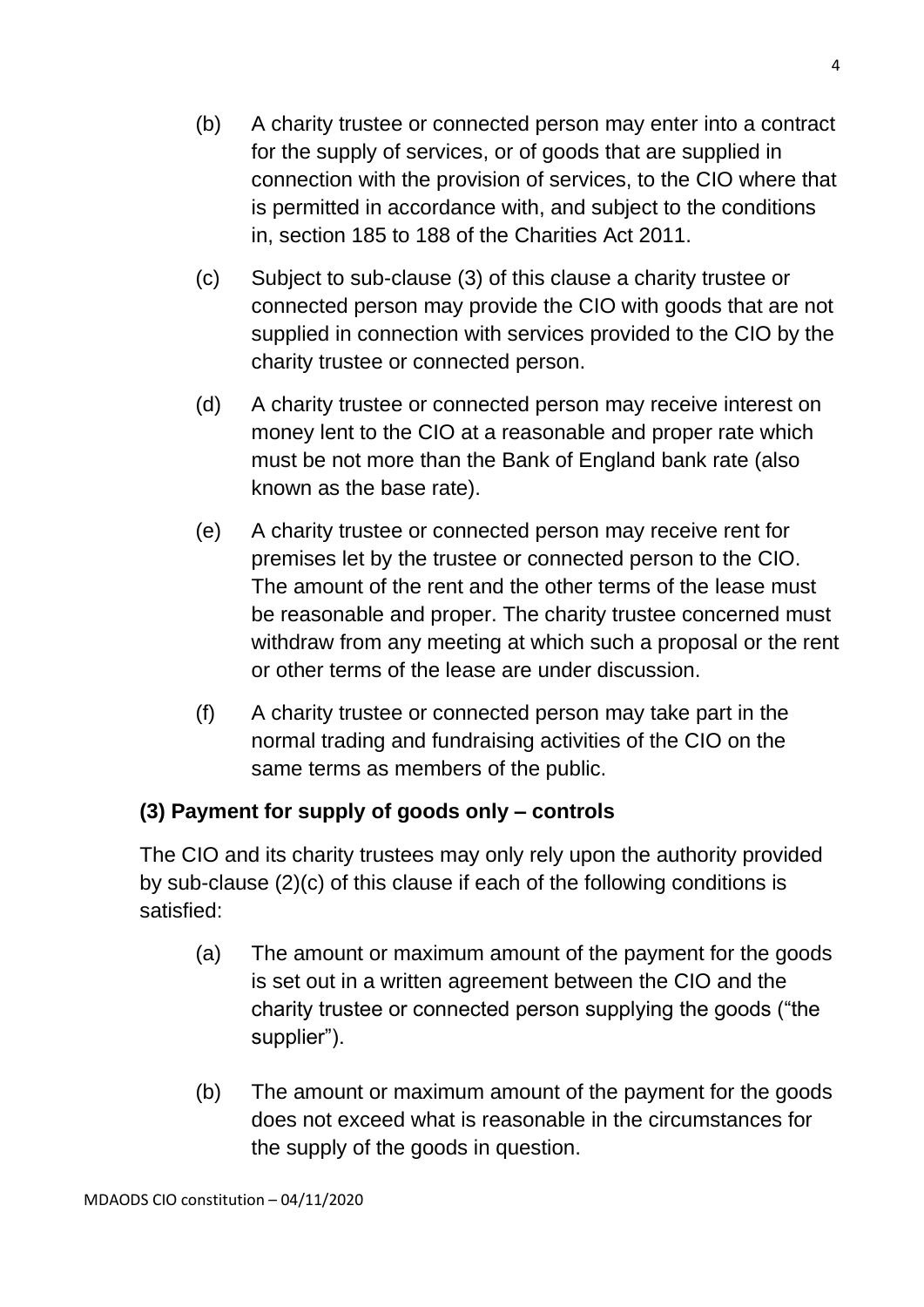- (c) The other charity trustees are satisfied that it is in the best interests of the CIO to contract with the supplier rather than with someone who is not a charity trustee or connected person. In reaching that decision the charity trustees must balance the advantage of contracting with a charity trustee or connected person against the disadvantages of doing so.
- (d) The supplier is absent from the part of any meeting at which there is discussion of the proposal to enter into a contract or arrangement with him or her or it with regard to the supply of goods to the CIO.
- (e) The supplier does not vote on any such matter and is not to be counted when calculating whether a quorum of charity trustees is present at the meeting.
- (f) The reason for their decision is recorded by the charity trustees in the minute book.
- (g) A majority of the charity trustees then in office are not in receipt of remuneration or payments authorised by clause 6.
- **(4)** In sub-clauses (2) and (3) of this clause:

"connected person" includes any person within the definition set out in clause [30] (Interpretation);

# **7. Conflicts of interest and conflicts of loyalty**

A charity trustee must:

- (1) declare the nature and extent of any interest, direct or indirect, which he or she has in a proposed transaction or arrangement with the CIO or in any transaction or arrangement entered into by the CIO which has not previously been declared; and
- (2) absent himself or herself from any discussions of the charity trustees in which it is possible that a conflict of interest will arise between his or her duty to act solely in the interests of the CIO and any personal interest (including but not limited to any financial interest).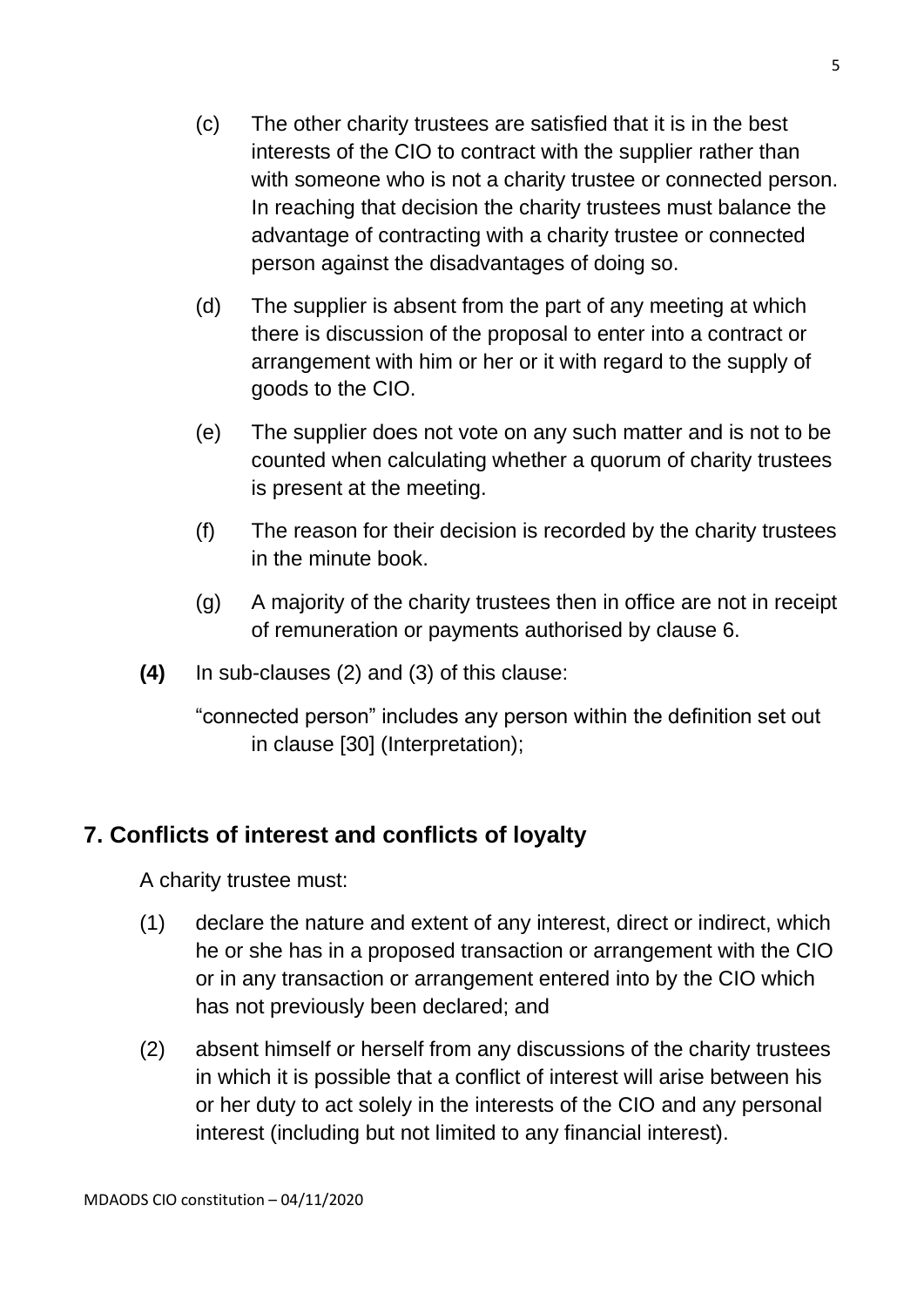Any charity trustee absenting himself or herself from any discussions in accordance with this clause must not vote or be counted as part of the quorum in any decision of the charity trustees on the matter.

# **8. Liability of members to contribute to the assets of the CIO if it is wound up**

If the CIO is wound up, the members of the CIO have no liability to contribute to its assets and no personal responsibility for settling its debts and liabilities.

# **9. Membership of the CIO**

#### **(1) Admission of new members**

#### **(a) Eligibility**

Membership of the CIO is open to any adult who is interested in furthering its purposes, and who, by applying for membership, has indicated his, her or its agreement to become a member and acceptance of the duty of members set out in sub-clause (3) of this clause.

#### **(b) Admission procedure**

The charity trustees:

- (i) may require applications for membership to be made in any reasonable way that they decide;
- (ii) shall, if they approve an application for membership, notify the applicant of their decision within 21 days;
- (iii) may refuse an application for membership if they believe that it is in the best interests of the CIO for them to do so;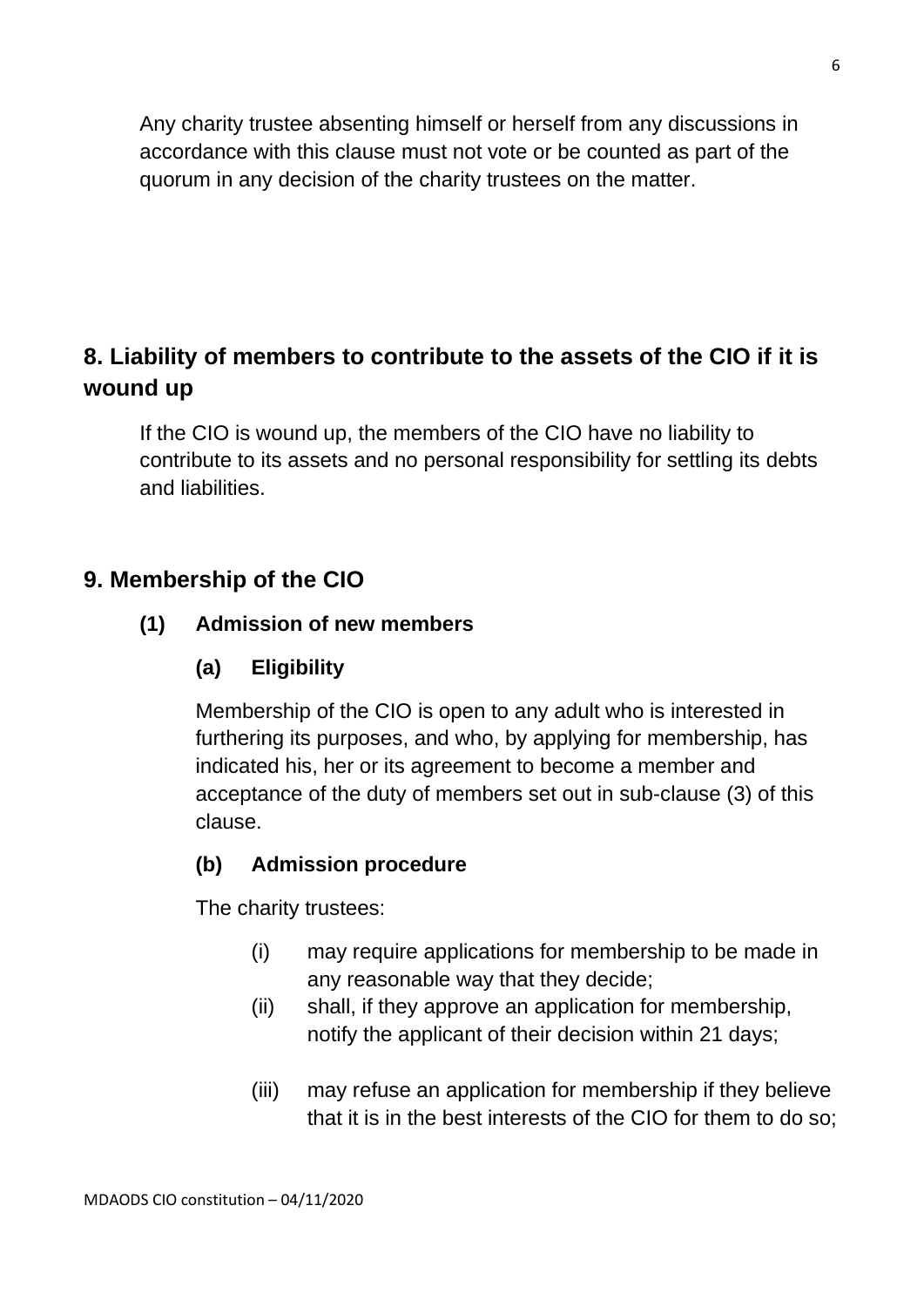- (iv) shall, if they decide to refuse an application for membership, give the applicant their reasons for doing so, within 21 days of the decision being taken, and give the applicant the opportunity to appeal against the refusal; and
- (v) shall give fair consideration to any such appeal, and shall inform the applicant of their decision, but any decision to confirm refusal of the application for membership shall be final.

#### **(2) Transfer of membership**

Membership of the CIO cannot be transferred to anyone else.

## **(3) Duty of members**

It is the duty of each member of the CIO to exercise his or her powers as a member of the CIO in the way he or she decides in good faith would be most likely to further the purposes of the CIO.

## **(4) Termination of membership**

(a) Membership of the CIO comes to an end if:

- (i) the member dies; or
- (ii) the member sends a notice of resignation to the charity trustees; or
- (iii) any sum of money owed by the member to the CIO is not paid in full within six months of its falling due; or
- (iv) the charity trustees decide that it is in the best interests of the CIO that the member in question should be removed from membership and pass a resolution to that effect.
- (b) Before the charity trustees take any decision to remove someone from membership of the CIO they must:
	- (i) inform the member of the reasons why it is proposed to remove them from membership;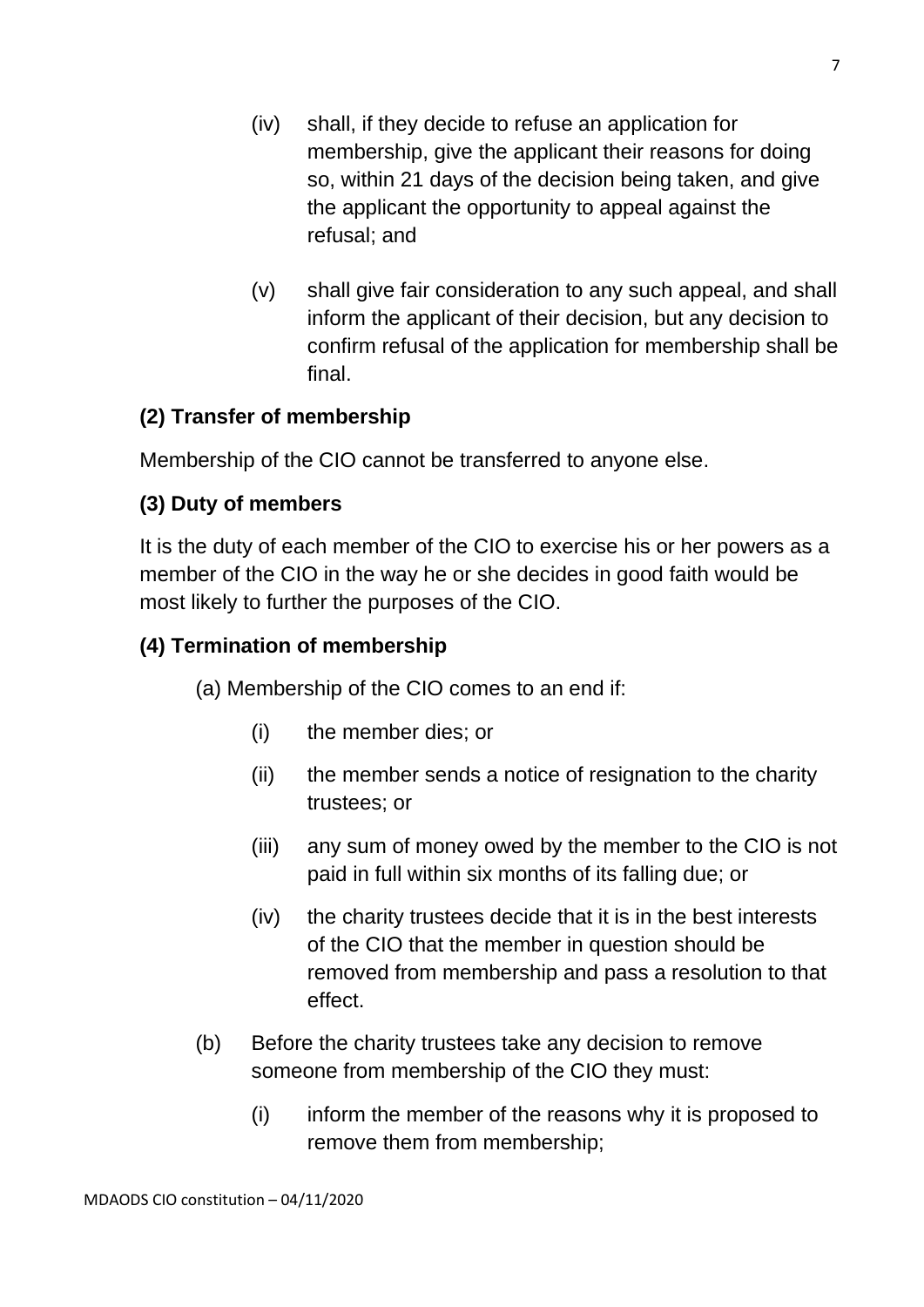- (ii) give the member at least 21 clear days' notice in which to make representations to the charity trustees as to why they should not be removed from membership;
- (iii) at a duly constituted meeting of the charity trustees, consider whether or not the member should be removed from membership;
- (iv) consider at that meeting any representations which the member makes as to why the member should not be removed; and
- (v) allow the member, or the member's representative, to make those representations in person at that meeting, if the member so chooses.

## **(5) Membership fees**

The CIO may require members to pay reasonable membership fees to the CIO.

## **(6) Informal or associate (non-voting) membership**

- (a) The charity trustees may create associate or other classes of non-voting membership, and may determine the rights and obligations of any such members (including payment of membership fees), and the conditions for admission to, and termination of membership of any such class of members.
- (b) Other references in this constitution to "members" and "membership" do not apply to non-voting members, and nonvoting members do not qualify as members for any purpose under the Charities Acts, General Regulations or Dissolution Regulations.

## **10. Members' decisions**

## **(1) General provisions**

Except for those decisions that must be taken in a particular way as indicated in sub-clause (4) of this clause, decisions of the members of the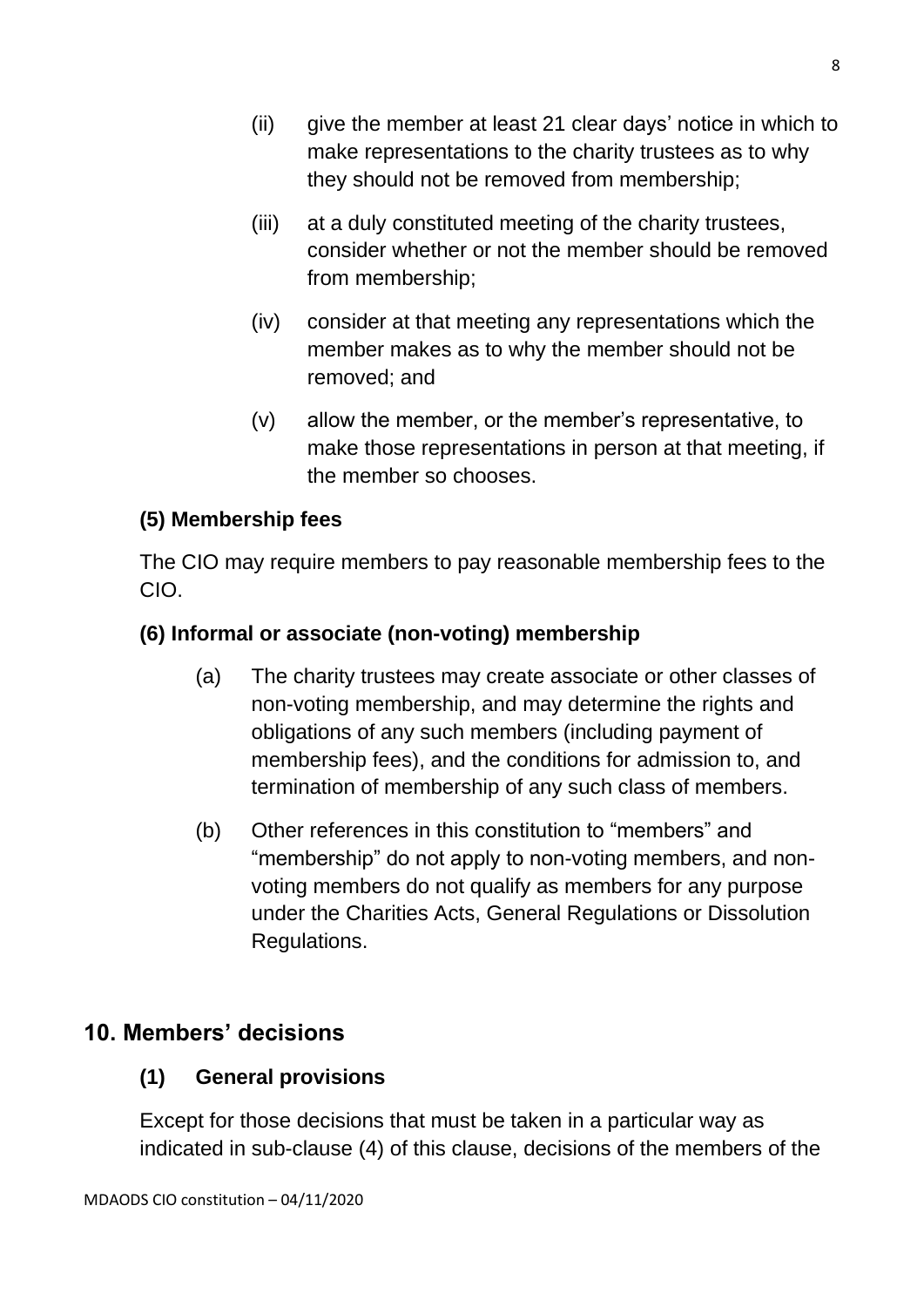CIO may be taken either by vote at a general meeting as provided in subclause (2) of this clause or by written resolution as provided in sub-clause (3) of this clause.

# **(2) Taking ordinary decisions by vote**

Subject to sub-clause (4) of this clause, any decision of the members of the CIO may be taken by means of a resolution at a general meeting. Such a resolution may be passed by a simple majority of votes cast at the meeting (including votes cast by postal or email ballot, and proxy votes).

## **(3) Taking ordinary decisions by written resolution without a general meeting**

- (a) Subject to sub-clause (4) of this clause, a resolution in writing agreed by a simple majority of all the members who would have been entitled to vote upon it had it been proposed at a general meeting shall be effective, provided that:
	- (i) a copy of the proposed resolution has been sent to all the members eligible to vote; and
	- (ii) a simple majority of members has signified its agreement to the resolution in a document or documents which are received at the principal office within the period of 28 days beginning with the circulation date. The document signifying a member's agreement must be authenticated by their signature.
- (b) The resolution in writing may comprise several copies to which one or more members has signified their agreement.
- (c) Eligibility to vote on the resolution is limited to members who are members of the CIO on the date when the proposal is first circulated in accordance with paragraph (a) above.
- (d) Not less than 10% of the members of the CIO may request the charity trustees to make a proposal for decision by the members.
- (e) The charity trustees must within 21 days of receiving such a request comply with it if: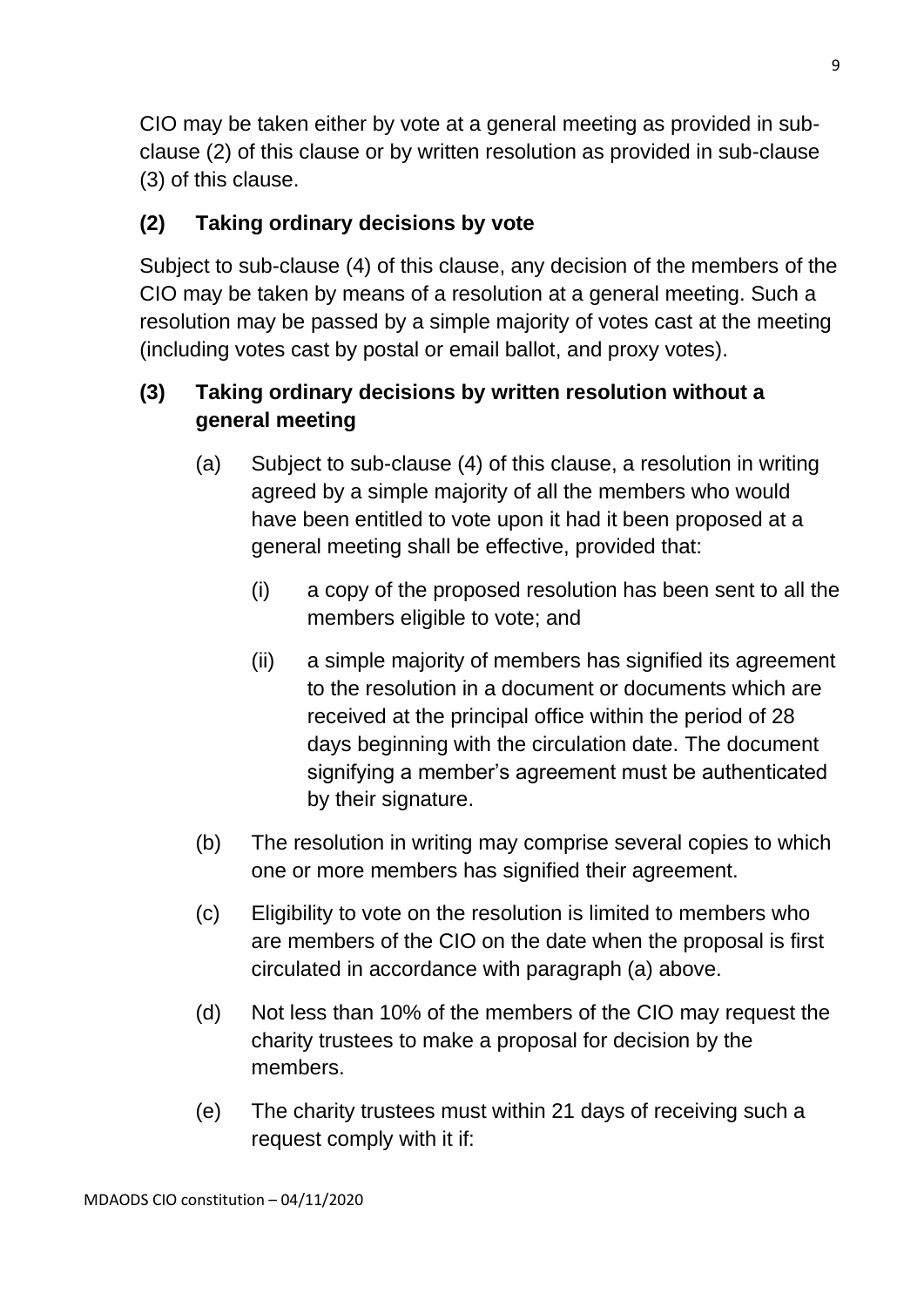- (i) The proposal is not frivolous or vexatious, and does not involve the publication of defamatory material;
- (ii) The proposal is stated with sufficient clarity to enable effect to be given to it if it is agreed by the members; and
- (iii) Effect can lawfully be given to the proposal if it is so agreed.
- (f) Sub-clauses (a) to (c) of this clause apply to a proposal made at the request of members.

## **(4) Decisions that must be taken in a particular way**

- (a) Any decision to remove a trustee must be taken in accordance with clause [15(2)].
- (b) Any decision to amend this constitution must be taken in accordance with clause [28] of this constitution (Amendment of Constitution).
- (c) Any decision to wind up or dissolve the CIO must be taken in accordance with clause [29] of this constitution (Voluntary winding up or dissolution). Any decision to amalgamate or transfer the undertaking of the CIO to one or more other CIOs must be taken in accordance with the provisions of the Charities Act 2011.

# **11. General meetings of members**

## **(1) Types of general meeting**

There must be an annual general meeting (AGM) of the members of the CIO. The first AGM must be held within 18 months of the registration of the CIO, and subsequent AGMs must be held at intervals of not more than 15 months. The AGM must receive the annual statement of accounts (duly audited or examined where applicable) and the trustees' annual report and must elect trustees as required under clause [13].

Other general meetings of the members of the CIO may be held at any time.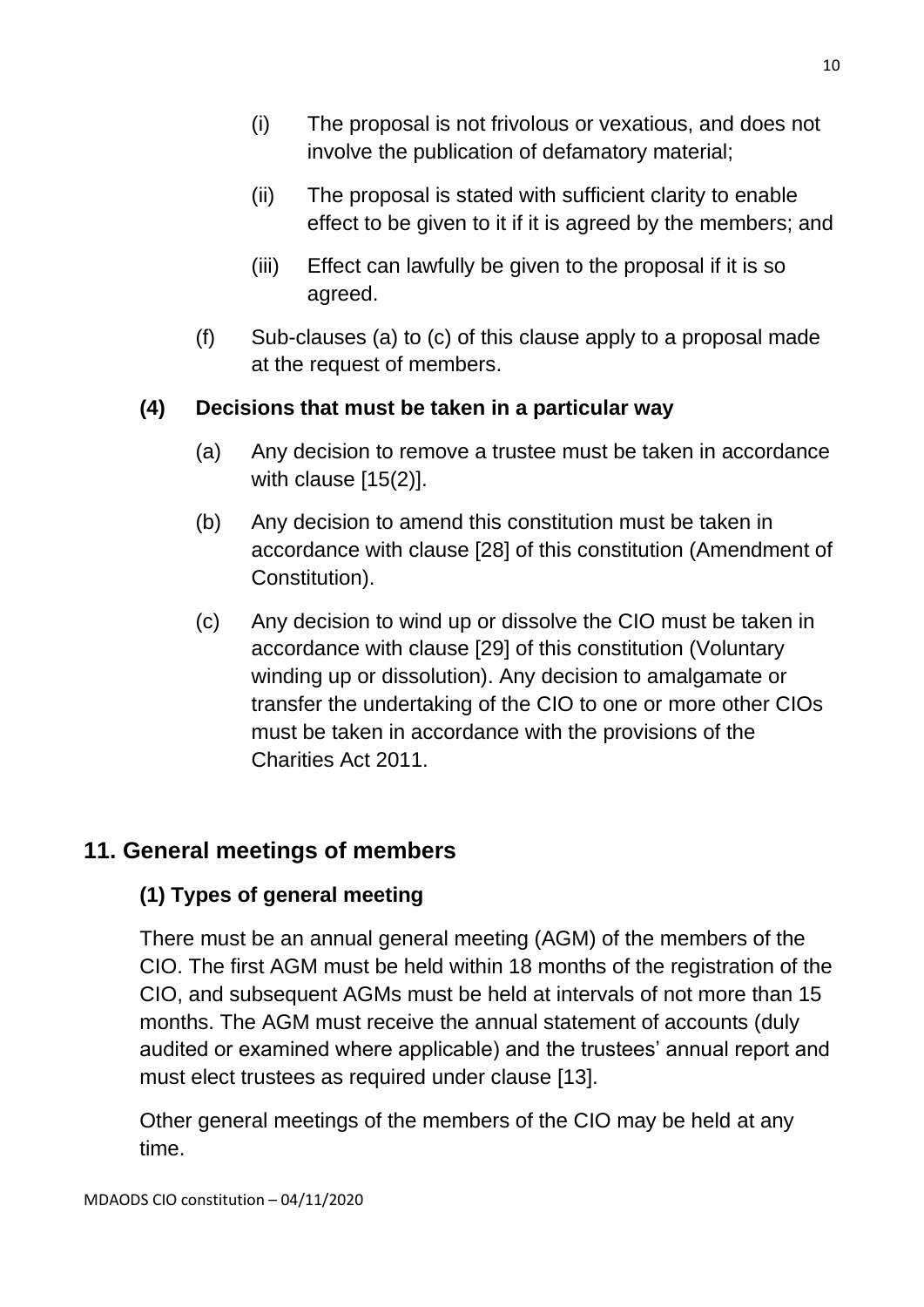All general meetings must be held in accordance with the following provisions.

## **(2) Calling general meetings**

- (a) The charity trustees:
	- (i) must call the annual general meeting of the members of the CIO in accordance with sub-clause (1) of this clause, and identify it as such in the notice of the meeting; and
	- (ii) may call any other general meeting of the members at any time.
- (b) The charity trustees must, within 21 days, call a general meeting of the members of the CIO if:
	- (i) they receive a request to do so from at least 10% of the members of the CIO; and
	- (ii) the request states the general nature of the business to be dealt with at the meeting, and is authenticated by the member(s) making the request.
- (c) If, at the time of any such request, there has not been any general meeting of the members of the CIO for more than 12 months, then sub-clause (b)(i) of this clause shall have effect as if 5% were substituted for 10%.
- (d) Any such request may include particulars of a resolution that may properly be proposed, and is intended to be proposed, at the meeting.
- (e) A resolution may only properly be proposed if it is lawful, and is not defamatory, frivolous or vexatious.
- (f) Any general meeting called by the charity trustees at the request of the members of the CIO must be held within 28 days from the date on which it is called.
- $(q)$  If the charity trustees fail to comply with this obligation to call a general meeting at the request of its members, then the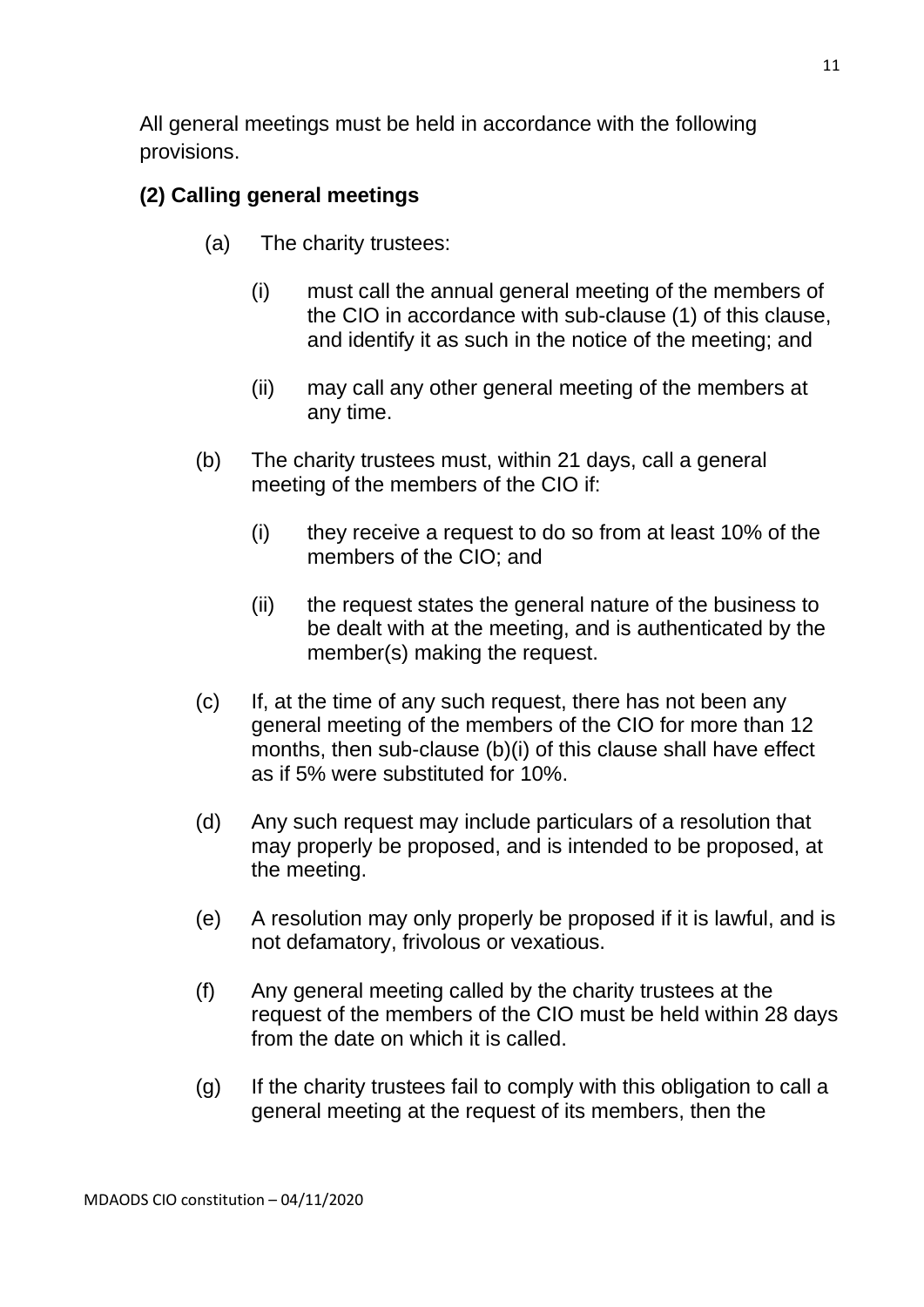members who requested the meeting may themselves call a general meeting.

- (h) A general meeting called in this way must be held not more than 3 months after the date when the members first requested the meeting.
- (i) The CIO must reimburse any reasonable expenses incurred by the members calling a general meeting by reason of the failure of the charity trustees to duly call the meeting, but the CIO shall be entitled to be indemnified by the charity trustees who were responsible for such failure.

#### **(3) Notice of general meetings**

- (a) The charity trustees, or, as the case may be, the relevant members of the CIO, must give at least 14 clear days' notice of any general meeting to all of the members, and to any charity trustee of the CIO who is not a member.
- (b) If it is agreed by not less than 90% of all members of the CIO, any resolution may be proposed and passed at the meeting even though the requirements of sub-clause (3)(a) of this clause have not been met. This sub-clause does not apply where a specified period of notice is strictly required by another clause in this constitution, by the Charities Act 2011 or by the General Regulations.
- (c) The notice of any general meeting must:
	- (i) state the time and date of the meeting:
	- (ii) give the address at which the meeting is to take place;
	- (iii) give particulars of any resolution which is to be moved at the meeting, and of the general nature of any other business to be dealt with at the meeting; and
	- (iv) if a proposal to alter the constitution of the CIO is to be considered at the meeting, include the text of the proposed alteration;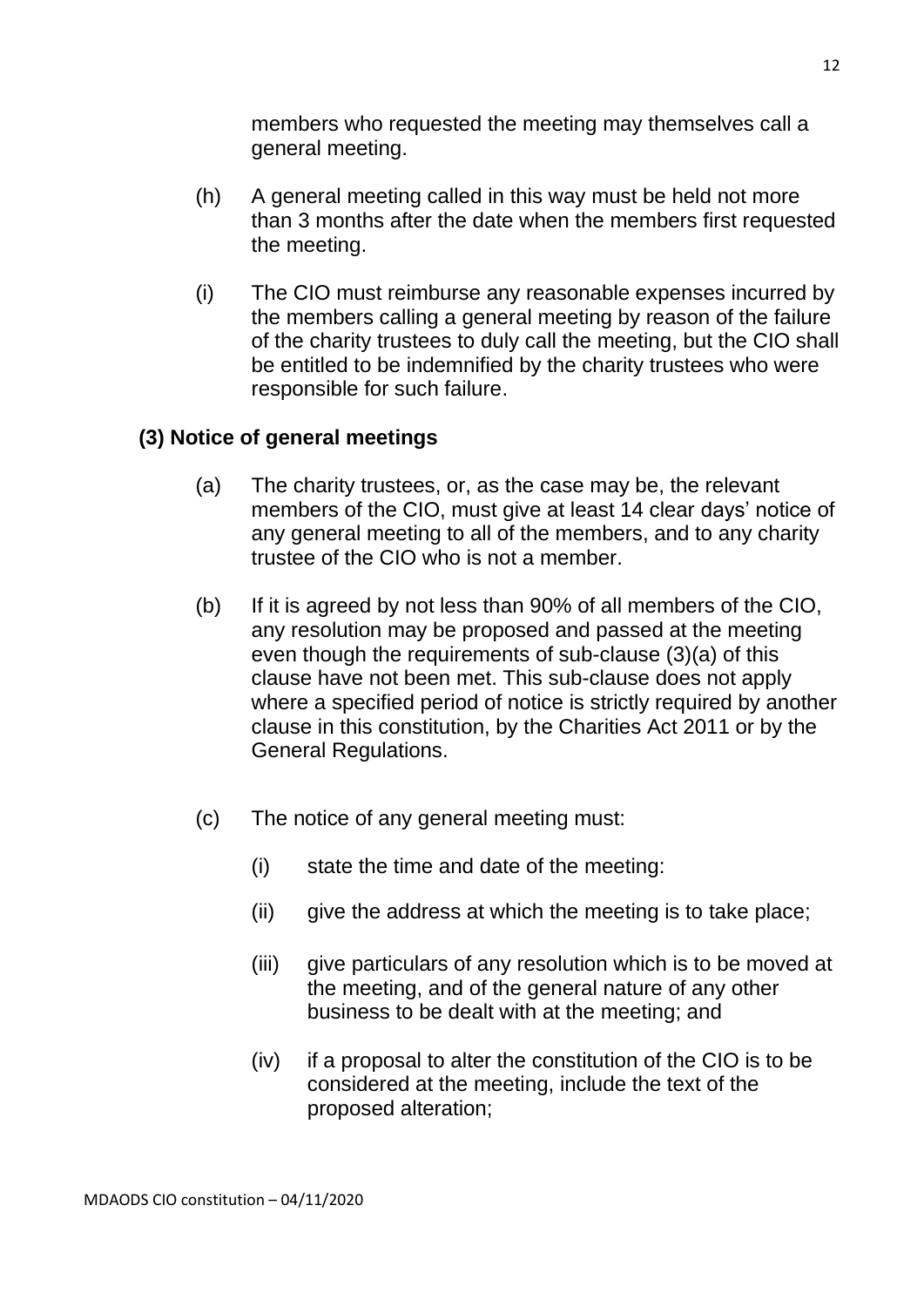- (v) include, with the notice for the AGM, the annual statement of accounts and trustees' annual report, details of persons standing for election or re-election as trustee, or where allowed under clause [22] (Use of electronic communication), details of where the information may be found on the CIO's website.
- (d) Proof that an envelope containing a notice was properly addressed, prepaid and posted; or that an electronic form of notice was properly addressed and sent, shall be conclusive evidence that the notice was given. Notice shall be deemed to be given 48 hours after it was posted or sent.
- (e) The proceedings of a meeting shall not be invalidated because a member who was entitled to receive notice of the meeting did not receive it because of accidental omission by the CIO.

## **(4) Chairing of general meetings**

The person nominated as chair by the charity trustees under clause [19](2) (Chairing of meetings), shall, if present at the general meeting and willing to act, preside as chair of the meeting. Subject to that, the members of the CIO who are present at a general meeting shall elect a chair to preside at the meeting.

## **(5) Quorum at general meetings**

- (a) No business may be transacted at any general meeting of the members of the CIO unless a quorum is present when the meeting starts.
- (b) Subject to the following provisions, the quorum for general meetings shall be the greater of 5% of the membership or three members.
- (c) If the meeting has been called by or at the request of the members and a quorum is not present within 15 minutes of the starting time specified in the notice of the meeting, the meeting is closed.
- (d) If the meeting has been called in any other way and a quorum is not present within 15 minutes of the starting time specified in the notice of the meeting, the chair must adjourn the meeting.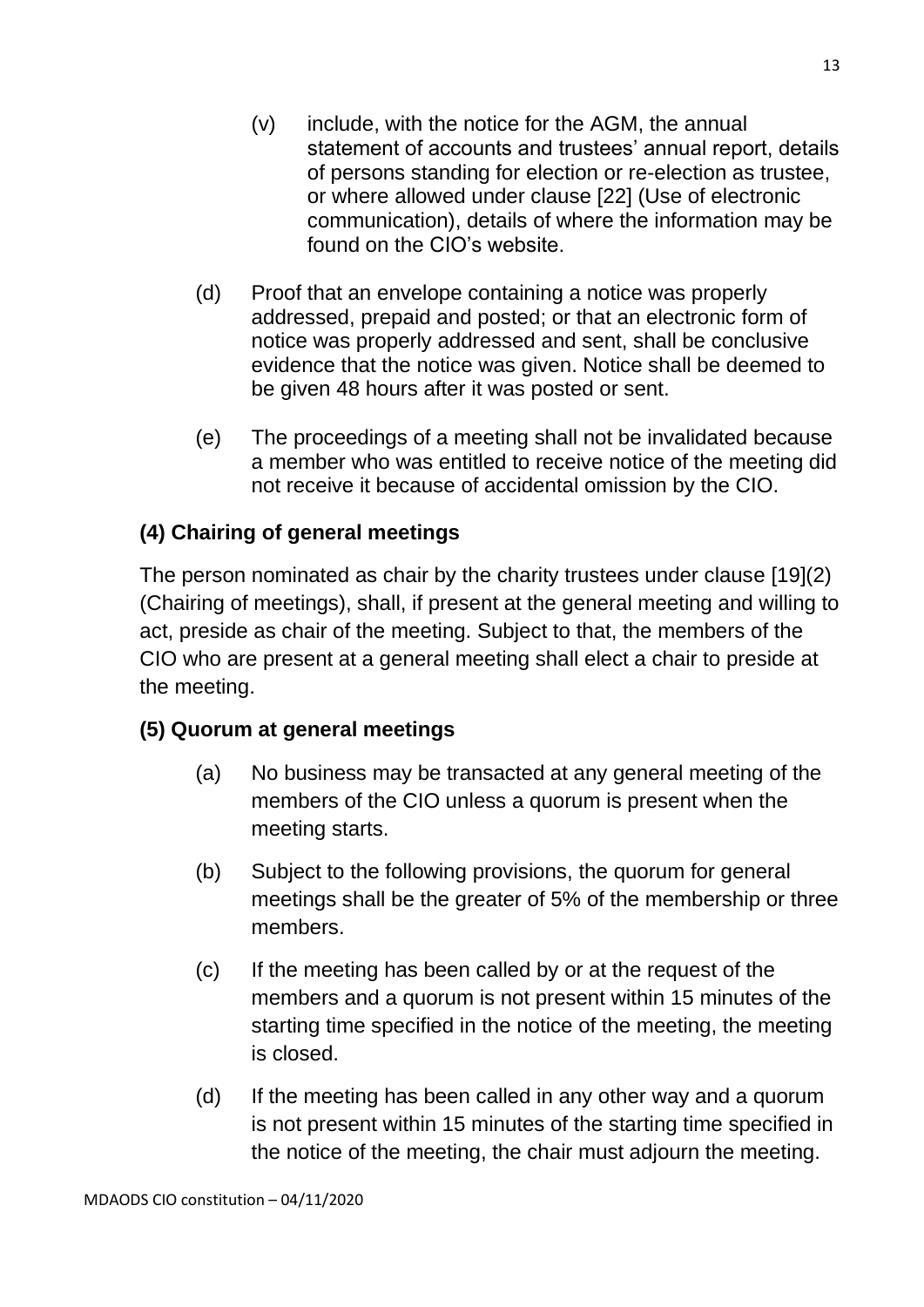The date, time and place at which the meeting will resume must be notified to the CIO's members at least seven clear days before the date on which it will resume.

- (e) If a quorum is not present within 15 minutes of the start time of the adjourned meeting, the member or members present at the meeting constitute a quorum.
- (f) If at any time during the meeting a quorum ceases to be present, the meeting may discuss issues and make recommendations to the trustees but may not make any decisions. If decisions are required which must be made by a meeting of the members, the meeting must be adjourned.

#### **(6) Voting at general meetings**

- (a) Any decision other than one falling within clause [10(4)] (Decisions that must be taken in a particular way) shall be taken by a simple majority of votes cast at the meeting (including proxy and postal votes). Every member has one vote.
- (b) A resolution put to the vote of a meeting shall be decided on a show of hands, unless (before or on the declaration of the result of the show of hands) a poll is duly demanded. A poll may be demanded by the chair or by at least 10% of the members present in person or by proxy at the meeting.
- (c) A poll demanded on the election of a person to chair the meeting or on a question of adjournment must be taken immediately. A poll on any other matter shall be taken, and the result of the poll shall be announced, in such manner as the chair of the meeting shall decide, provided that the poll must be taken, and the result of the poll announced, within 30 days of the demand for the poll.
- (d) A poll may be taken:
	- (i) at the meeting at which it was demanded; or
	- (ii) at some other time and place specified by the chair; or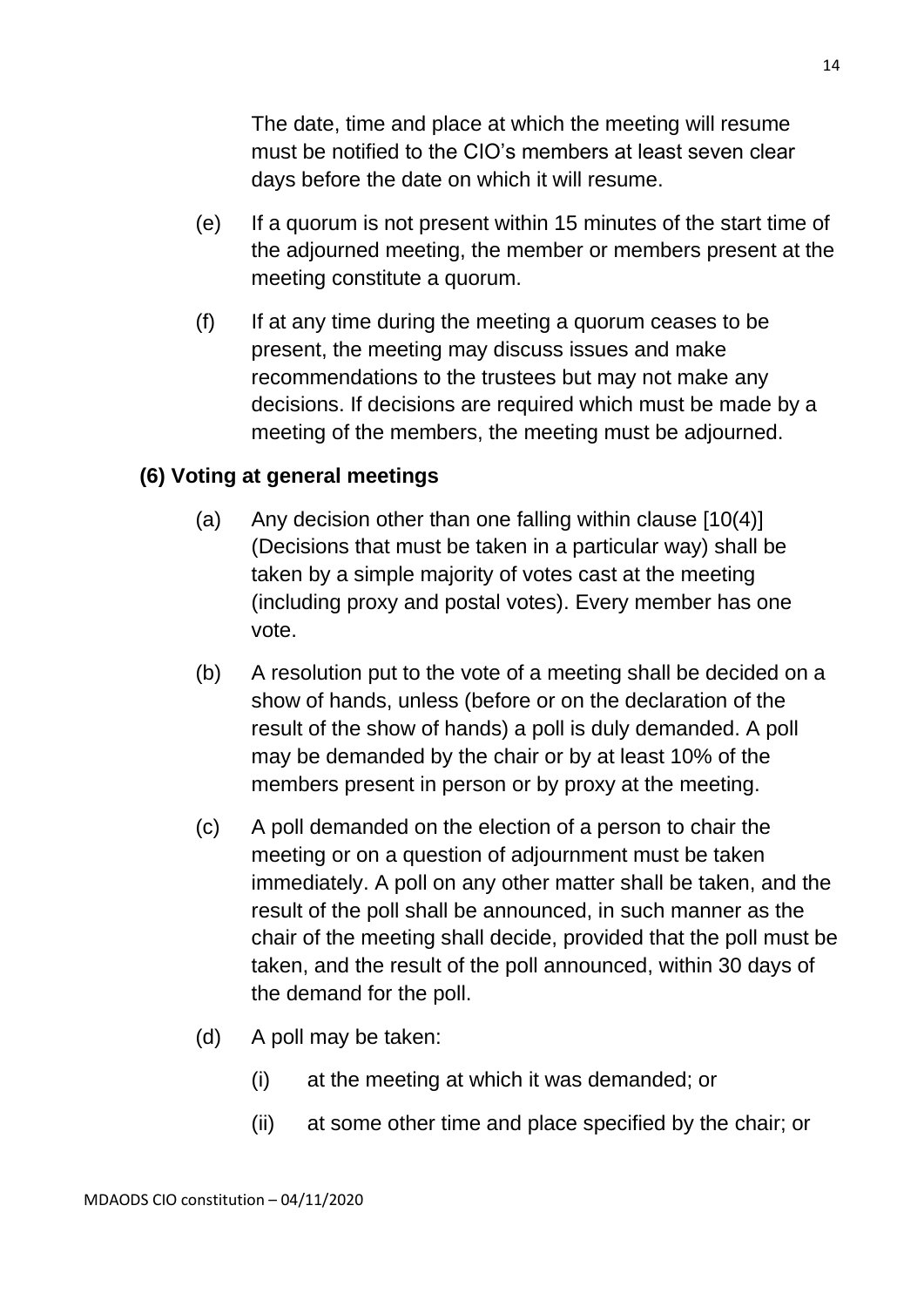- (iii) through the use of postal or electronic communications.
- (e) In the event of an equality of votes, whether on a show of hands or on a poll, the chair of the meeting shall have a second, or casting vote.
- (f) Any objection to the qualification of any voter must be raised at the meeting at which the vote is cast and the decision of the chair of the meeting shall be final.

#### **(7) Adjournment of meetings**

The chair may with the consent of a meeting at which a quorum is present (and shall if so directed by the meeting) adjourn the meeting to another time and/or place. No business may be transacted at an adjourned meeting except business which could properly have been transacted at the original meeting.

## **12. Charity trustees**

#### **(1) Functions and duties of charity trustees**

The charity trustees shall manage the affairs of the CIO and may for that purpose exercise all the powers of the CIO. It is the duty of each charity trustee:

- (a) to exercise his or her powers and to perform his or her functions as a trustee of the CIO in the way he or she decides in good faith would be most likely to further the purposes of the CIO; and
- (b) to exercise, in the performance of those functions, such care and skill as is reasonable in the circumstances having regard in particular to:
	- (i) any special knowledge or experience that he or she has or holds himself or herself out as having; and
	- (ii) if he or she acts as a charity trustee of the CIO in the course of a business or profession, to any special knowledge or experience that it is reasonable to expect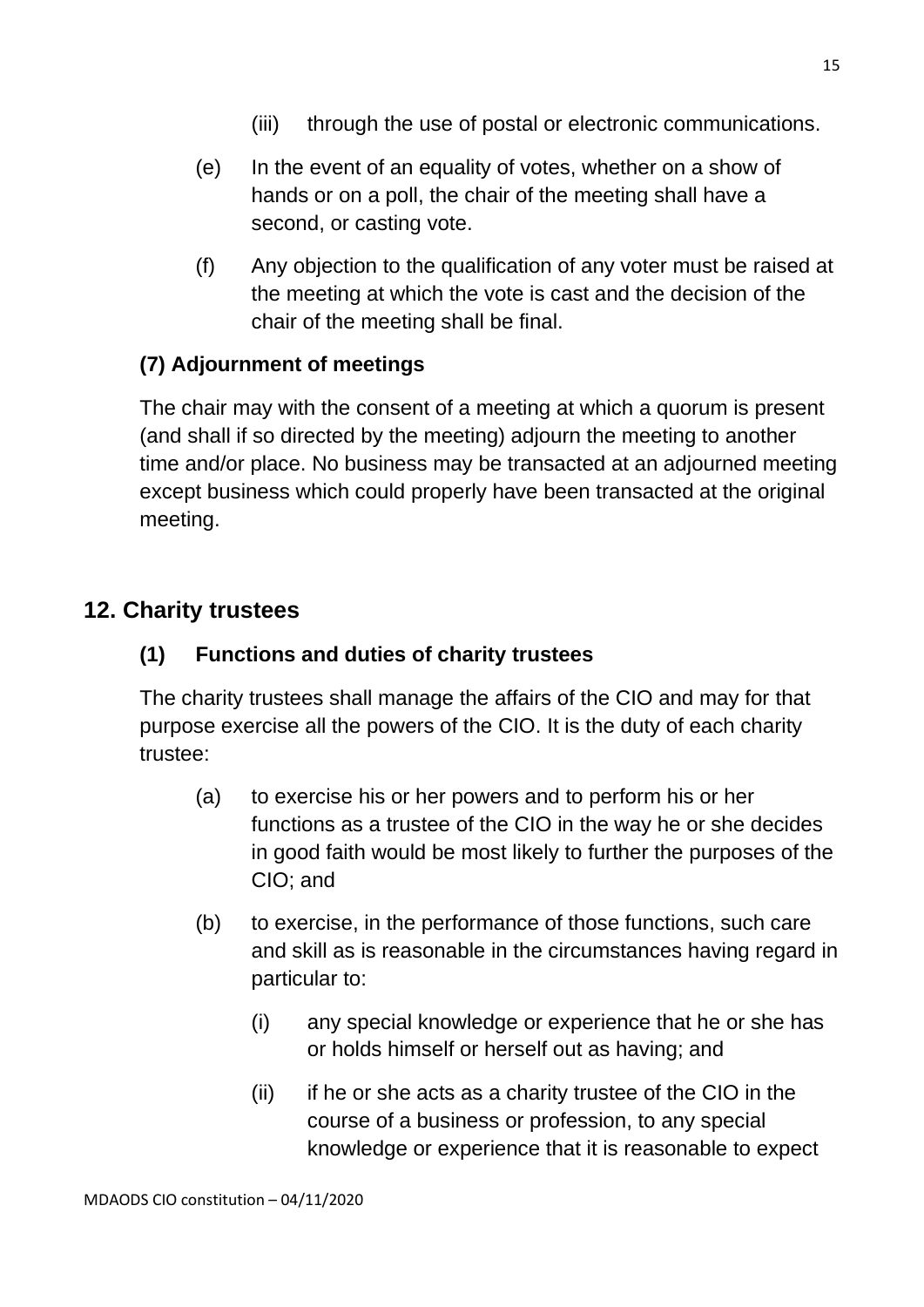of a person acting in the course of that kind of business or profession.

#### **(2) Eligibility for trusteeship**

- (a) Every charity trustee must be a natural person.
- (b) No one may be appointed as a charity trustee:
	- if he or she is under the age of 16 years; or
	- if he or she would automatically cease to hold office under the provisions of clause [15(1)(f)].
- (c) No one is entitled to act as a charity trustee whether on appointment or on any re-appointment until he or she has expressly acknowledged, in whatever way the charity trustees decide, his or her acceptance of the office of charity trustee.
- (d) At least one of the trustees of the CIO must be 18 years of age or over. If there is no trustee aged at least 18 years, the remaining trustee or trustees may act only to call a meeting of the charity trustees or appoint a new charity trustee.

#### **(3) Number of charity trustees**

(a) The maximum number of charity trustees is 9. The charity trustees may not appoint any charity trustee if as a result the number of charity trustees would exceed the maximum.

#### **(4) First charity trustees**

The first charity trustees of the CIO are –

Matt Baker Sheila Devaney Graham Edwards Jon Edwards Marleen Marsden Ali Parrington Graham Richardson Alison Woods Sharon Wright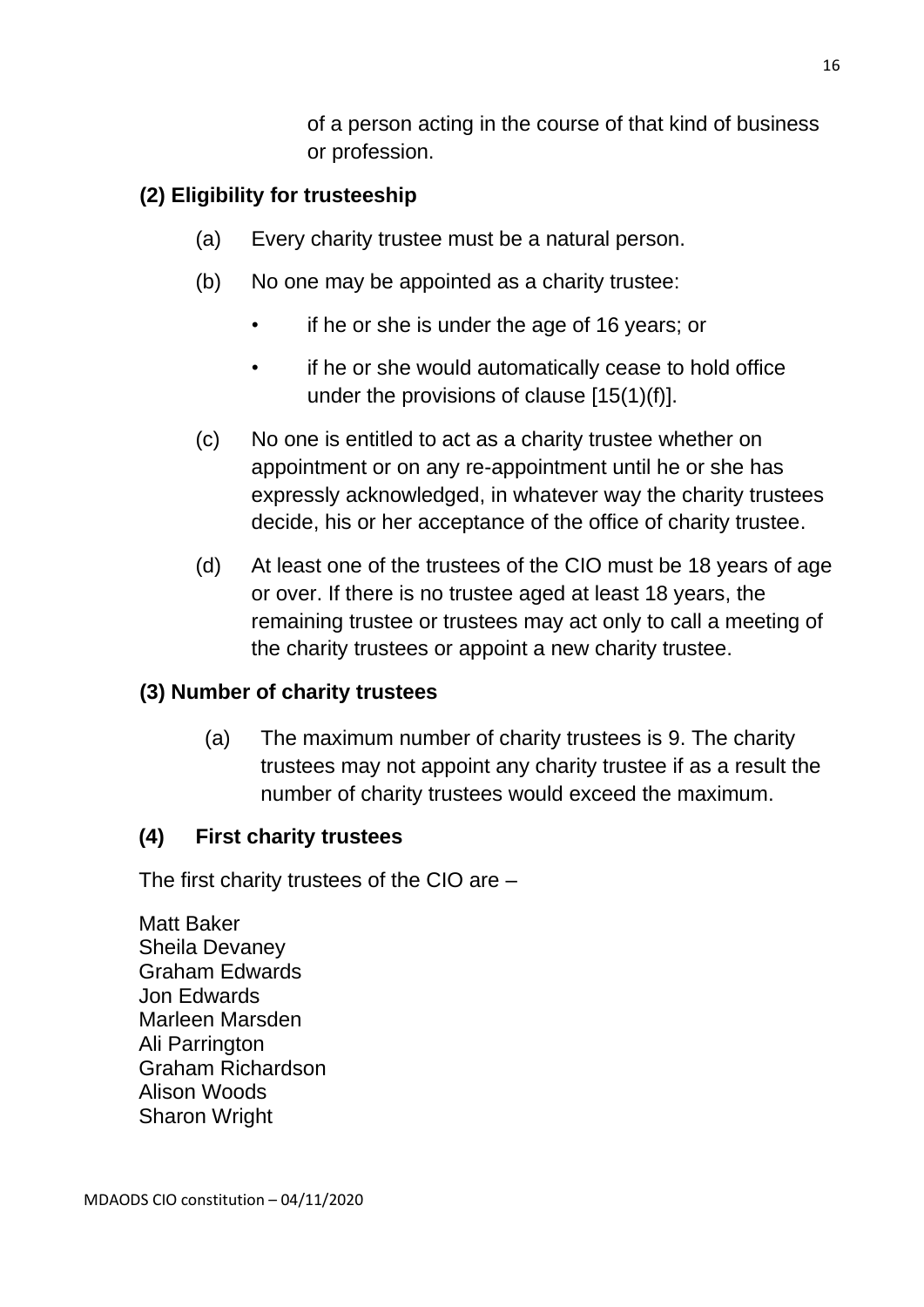## **13. Appointment of charity trustees**

- (1) At every annual general meeting of the members of the CIO, all of the charity trustees shall retire from office.
- (2) The vacancies so arising may be filled by the decision of the members at the annual general meeting; any vacancies not filled at the annual general meeting may be filled as provided in sub-clause (3) of this clause;
- (3) The charity trustees may at any time decide to appoint a new charity trustee, whether in place of a charity trustee who has retired or been removed in accordance with clause [15] (Retirement and removal of charity trustees), or as an additional charity trustee, provided that the limit specified in clause [12(3)] on the number of charity trustees would not as a result be exceeded;

# **14. Information for new charity trustees**

The charity trustees will make available to each new charity trustee, on or before his or her first appointment:

- (a) a copy of this constitution and any amendments made to it; and
- (b) a copy of the CIO's latest trustees' annual report and statement of accounts.

## **15. Retirement and removal of charity trustees**

- (1) A charity trustee ceases to hold office if he or she:
	- (a) retires by notifying the CIO in writing (but only if enough charity trustees will remain in office when the notice of resignation takes effect to form a quorum for meetings);
	- (b) is absent without the permission of the charity trustees from all their meetings held within a period of six months and the trustees resolve that his or her office be vacated;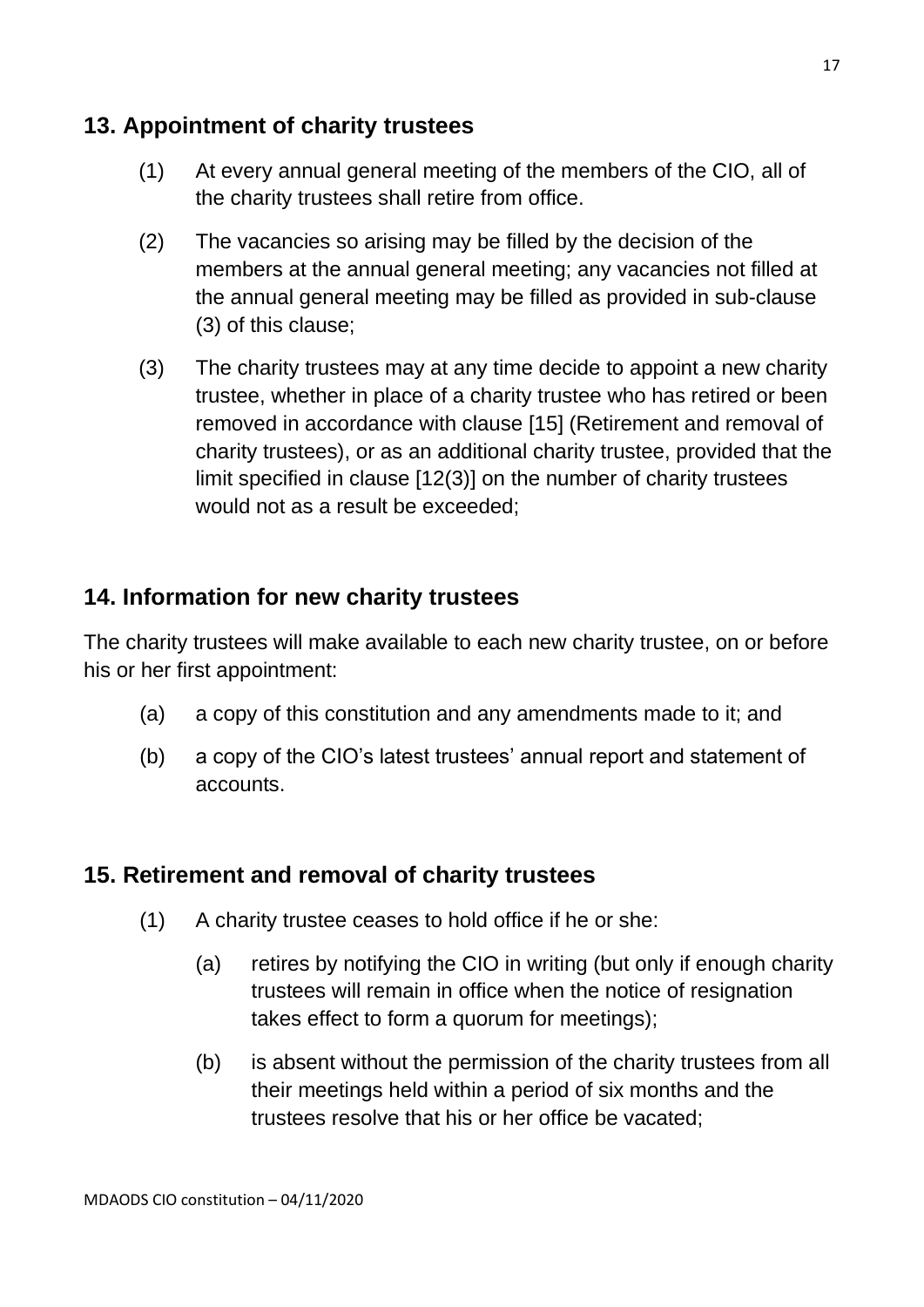- (c) dies;
- (d) in the written opinion, given to the CIO, of a registered medical practitioner treating that person, has become physically or mentally incapable of acting as a trustee and may remain so for more than three months;
- (e) is removed by the members of the CIO in accordance with subclause (2) of this clause; or
- (f) is disqualified from acting as a charity trustee by virtue of section 178-180 of the Charities Act 2011 (or any statutory reenactment or modification of that provision).
- (2) A charity trustee shall be removed from office if a resolution to remove that trustee is proposed at a general meeting of the members called for that purpose and properly convened in accordance with clause [11], and the resolution is passed by a two-thirds majority of votes cast at the meeting.
- (3) A resolution to remove a charity trustee in accordance with this clause shall not take effect unless the individual concerned has been given at least 14 clear days' notice in writing that the resolution is to be proposed, specifying the circumstances alleged to justify removal from office, and has been given a reasonable opportunity of making oral and/or written representations to the members of the CIO.

## **16. Reappointment of charity trustees**

Any person who retires as a charity trustee by giving notice to the CIO is eligible for reappointment.

# **17. Taking of decisions by charity trustees**

Any decision may be taken either:

• at a meeting of the charity trustees; or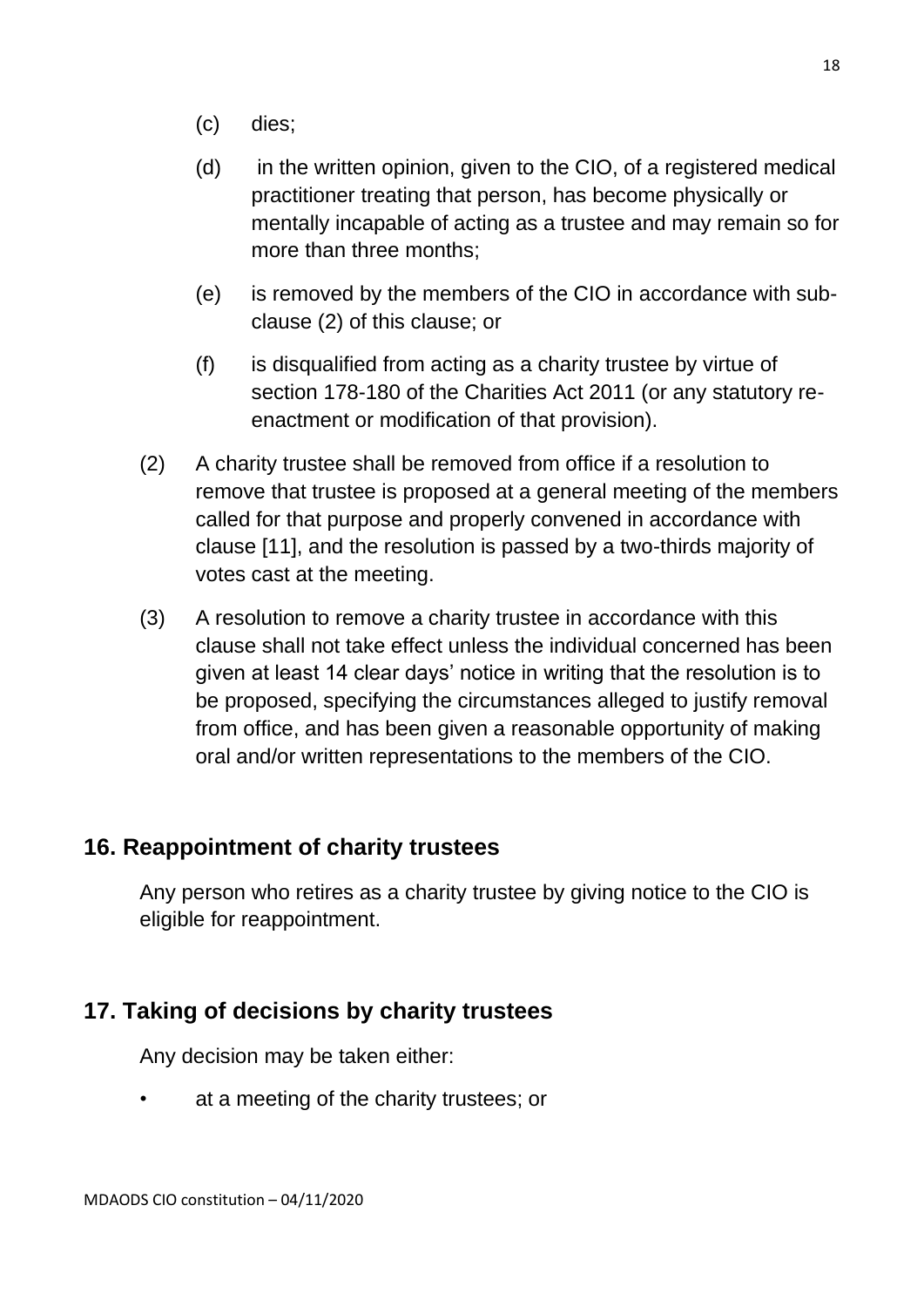- by resolution in writing or electronic form agreed by a majority of all of the charity trustees, which may comprise either a single document or several documents containing the text of the resolution in like form to which the majority of all of the charity trustees has signified their agreement. Such a resolution shall be effective provided that
	- a copy of the proposed resolution has been sent, at or as near as reasonably practicable to the same time, to all of the charity trustees; and
	- the majority of all of the charity trustees has signified agreement to the resolution in a document or documents which has or have been authenticated by their signature, by a statement of their identity accompanying the document or documents, or in such other manner as the charity trustees have previously resolved, and delivered to the CIO at its principal office or such other place as the trustees may resolve within 28 days of the circulation date.

## **18. Delegation by charity trustees**

- (1) The charity trustees may delegate any of their powers or functions to a committee or committees, and, if they do, they must determine the terms and conditions on which the delegation is made. The charity trustees may at any time alter those terms and conditions or revoke the delegation.
- (2) This power is in addition to the power of delegation in the General Regulations and any other power of delegation available to the charity trustees, but is subject to the following requirements –
	- (a) a committee may consist of two or more persons, but at least one member of each committee must be a charity trustee;
	- (b) the acts and proceedings of any committee must be brought to the attention of the charity trustees as a whole as soon as is reasonably practicable; and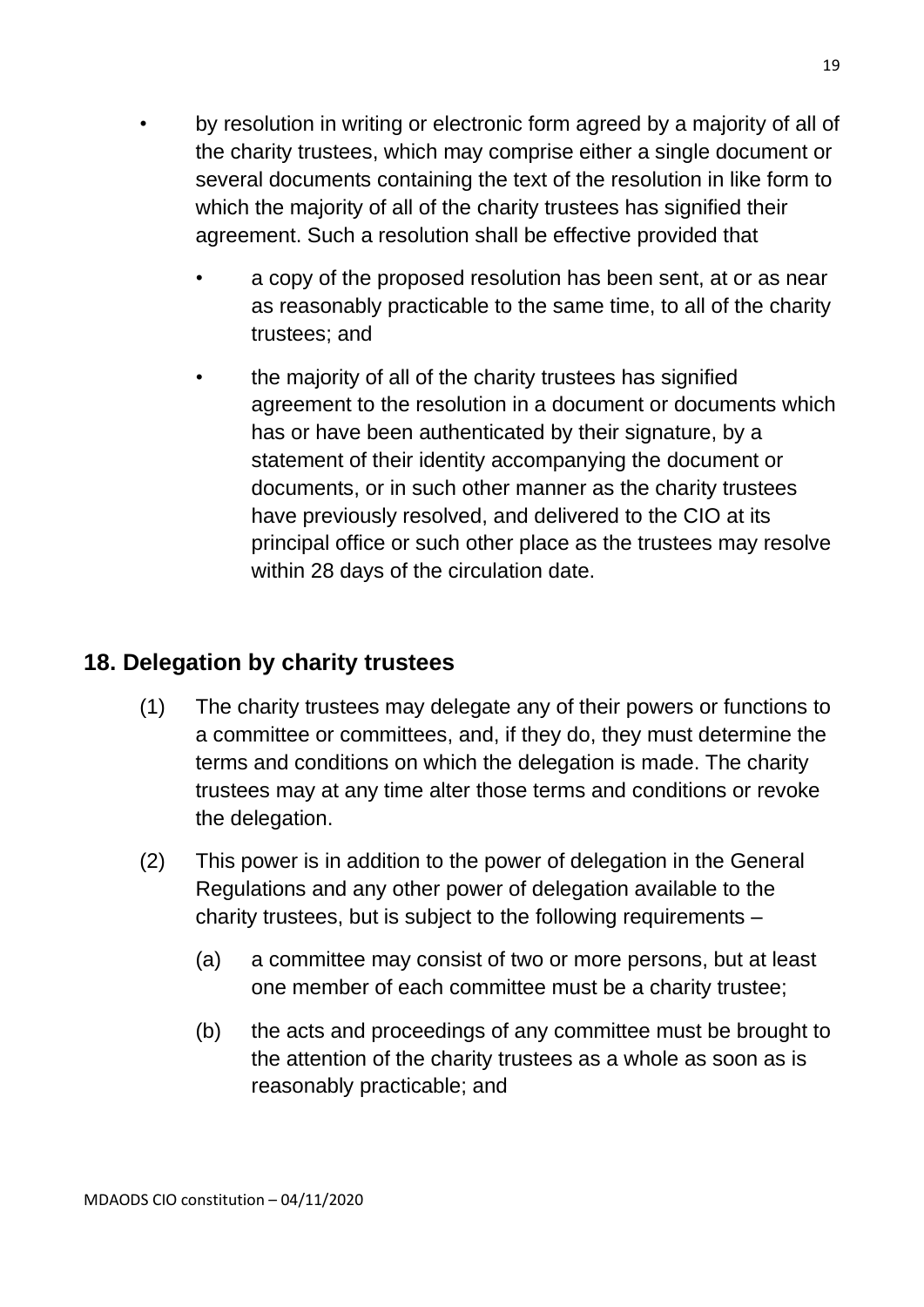(c) the charity trustees shall from time to time review the arrangements which they have made for the delegation of their powers.

# **19. Meetings and proceedings of charity trustees**

## **(1) Calling meetings**

- (a) Any charity trustee may call a meeting of the charity trustees.
- (b) Subject to that, the charity trustees shall decide how their meetings are to be called, and what notice is required.

## **(2) Chairing of meetings**

The charity trustees may appoint one of their number to chair their meetings and may at any time revoke such appointment. If no-one has been so appointed, or if the person appointed is unwilling to preside or is not present within 10 minutes after the time of the meeting, the charity trustees present may appoint one of their number to chair that meeting.

## **(3) Procedure at meetings**

- (a) No decision shall be taken at a meeting unless a quorum is present at the time when the decision is taken. The quorum is 5 charity trustees or, if there are less than 5 charity trustees, all charity trustees, but not less than 2. A charity trustee shall not be counted in the quorum present when any decision is made about a matter upon which he or she is not entitled to vote.
- (b) Questions arising at a meeting shall be decided by a majority of those eligible to vote.
- (c) In the case of an equality of votes, the chair shall have a second or casting vote.

## **(4) Participation in meetings by electronic means**

(a) A meeting may be held by suitable electronic means agreed by the charity trustees in which each participant may communicate with all the other participants.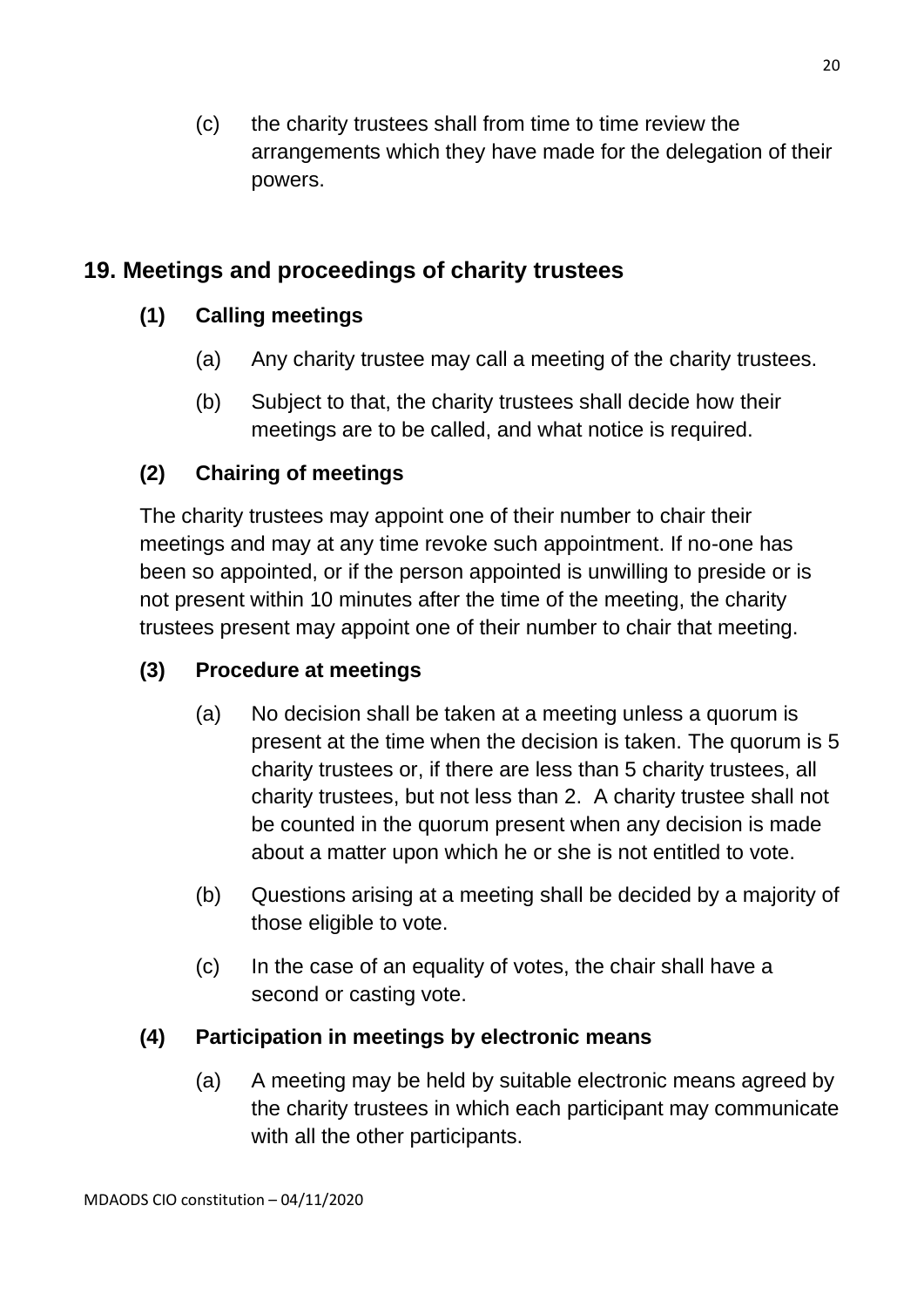- (b) Any charity trustee participating at a meeting by suitable electronic means agreed by the charity trustees in which a participant or participants may communicate with all the other participants shall qualify as being present at the meeting.
- (c) Meetings held by electronic means must comply with rules for meetings, including chairing and the taking of minutes.

## **20. Saving provisions**

- (1) Subject to sub-clause (2) of this clause, all decisions of the charity trustees, or of a committee of charity trustees, shall be valid notwithstanding the participation in any vote of a charity trustee:
	- who was disqualified from holding office;
	- who had previously retired or who had been obliged by the constitution to vacate office;
	- who was not entitled to vote on the matter, whether by reason of a conflict of interest or otherwise;

if, without the vote of that charity trustee and that charity trustee being counted in the quorum, the decision has been made by a majority of the charity trustees at a quorate meeting.

(2) Sub-clause (1) of this clause does not permit a charity trustee to keep any benefit that may be conferred upon him or her by a resolution of the charity trustees or of a committee of charity trustees if, but for clause (1), the resolution would have been void, or if the charity trustee has not complied with clause 7 (Conflicts of interest).

## **21. Execution of documents**

- (1) The CIO shall execute documents by signature.
- (2) A document is validly executed by signature if it is signed by at least two of the charity trustees.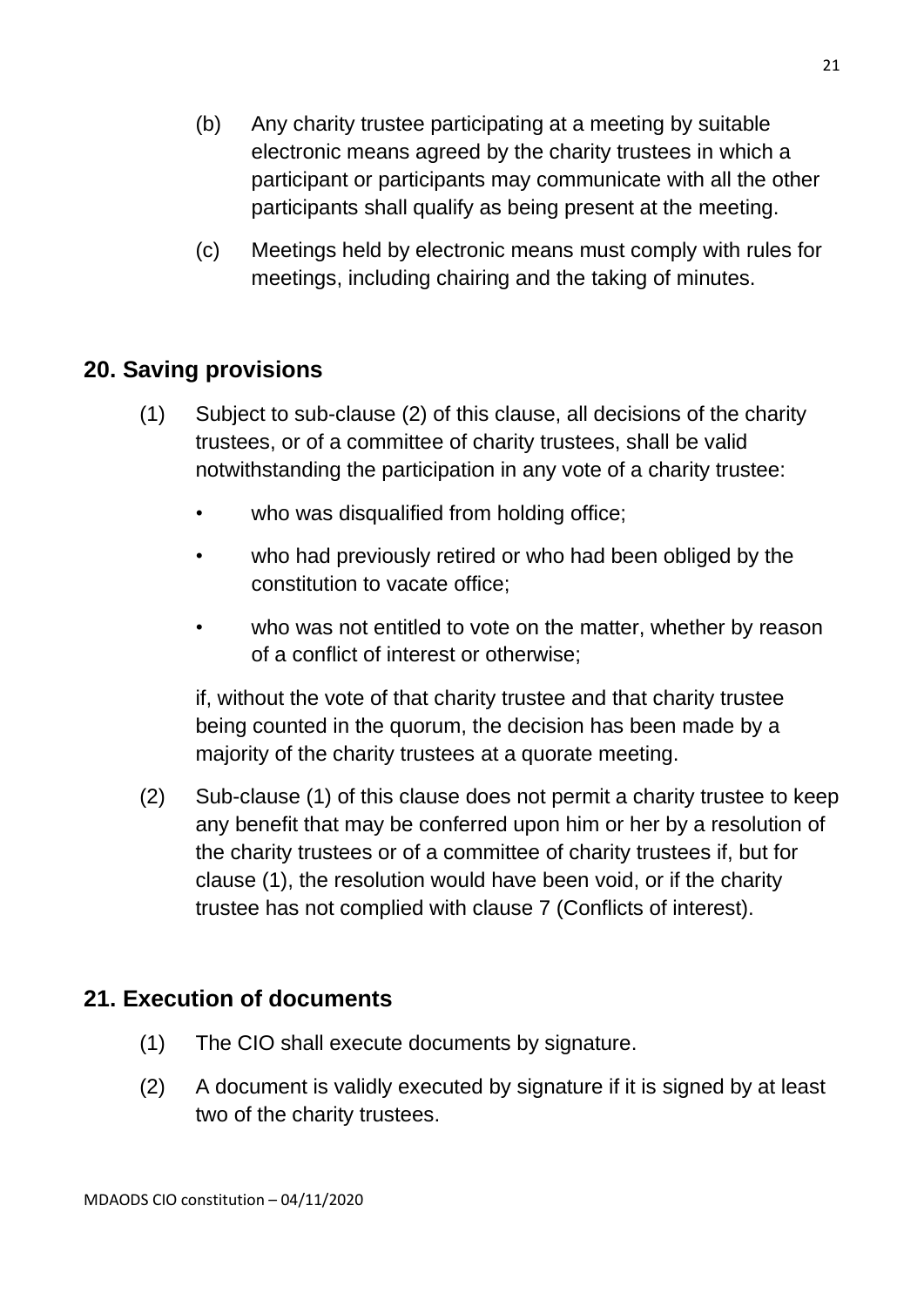## **22. Use of electronic communications**

## **(1) General**

The CIO will comply with the requirements of the Communications Provisions in the General Regulations and in particular:

- (a) the requirement to provide within 21 days to any member on request a hard copy of any document or information sent to the member otherwise than in hard copy form;
- (b) any requirements to provide information to the Commission in a particular form or manner.

# **23. Keeping of Registers**

The CIO must comply with its obligations under the General Regulations in relation to the keeping of, and provision of access to, registers of its members and charity trustees.

## **24. Minutes**

The charity trustees must keep minutes of all:

- (1) appointments of officers made by the charity trustees;
- (2) proceedings at general meetings of the CIO;
- (3) meetings of the charity trustees and committees of charity trustees including:
	- the names of the trustees present at the meeting;
	- the decisions made at the meetings; and
	- where appropriate the reasons for the decisions;
- (4) decisions made by the charity trustees otherwise than in meetings.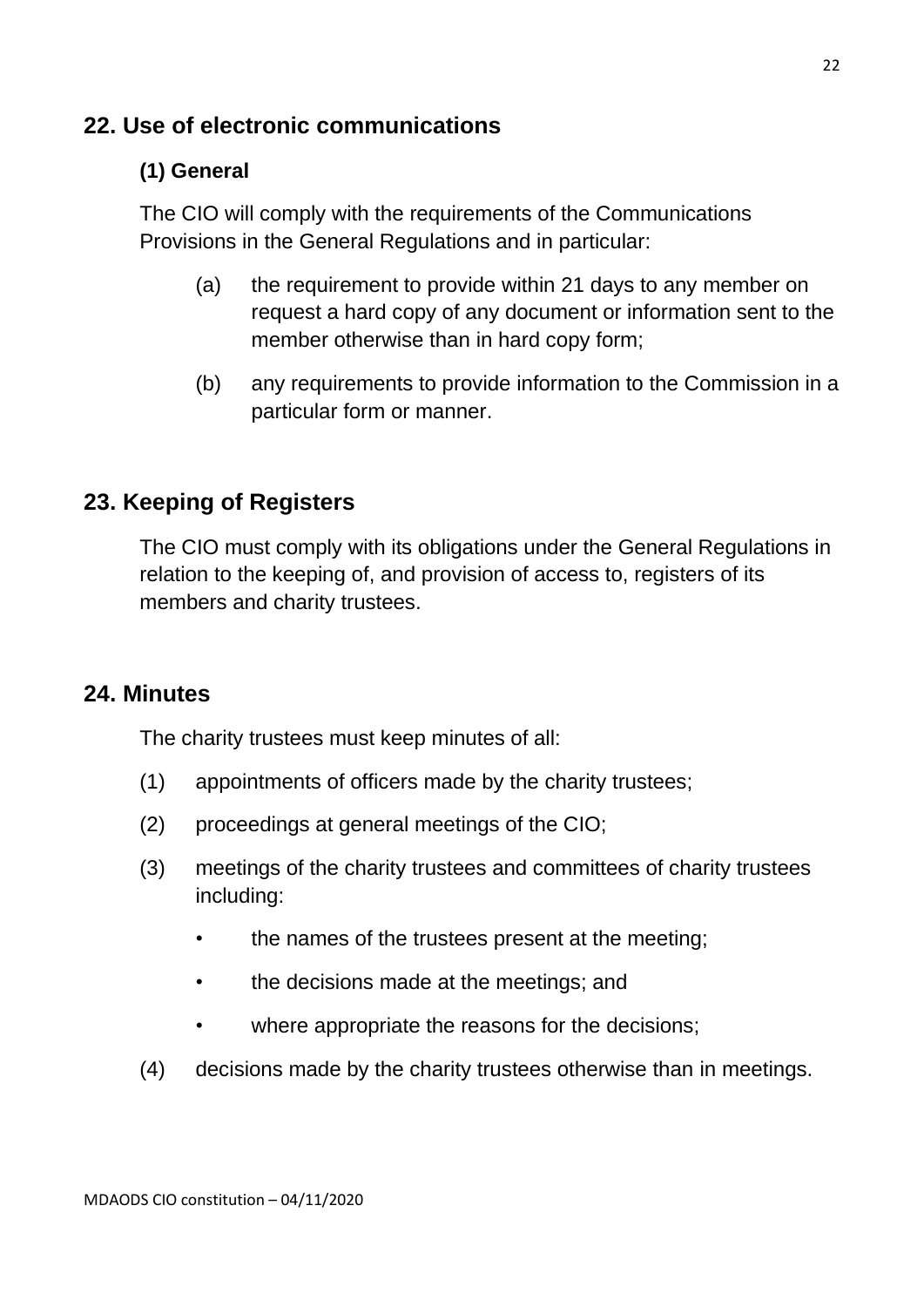# **25. Accounting records, accounts, annual reports and returns, register maintenance**

- (1) The charity trustees must comply with the requirements of the Charities Act 2011 with regard to the keeping of accounting records, to the preparation and scrutiny of statements of accounts, and to the preparation of annual reports and returns. The statements of accounts, reports and returns must be sent to the Charity Commission, regardless of the income of the CIO, within 10 months of the financial year end.
- (2) The charity trustees must comply with their obligation to inform the Commission within 28 days of any change in the particulars of the CIO entered on the Central Register of Charities.

## **26. Rules**

The charity trustees may from time to time make such reasonable and proper rules or bye laws as they may deem necessary or expedient for the proper conduct and management of the CIO, but such rules or bye laws must not be inconsistent with any provision of this constitution. Copies of any such rules or bye laws currently in force must be made available to any member of the CIO on request.

# **27. Disputes**

If a dispute arises between members of the CIO about the validity or propriety of anything done by the members under this constitution, and the dispute cannot be resolved by agreement, the parties to the dispute must first try in good faith to settle the dispute by mediation before resorting to litigation.

## **28. Amendment of constitution**

As provided by clauses 224-227 of the Charities Act 2011: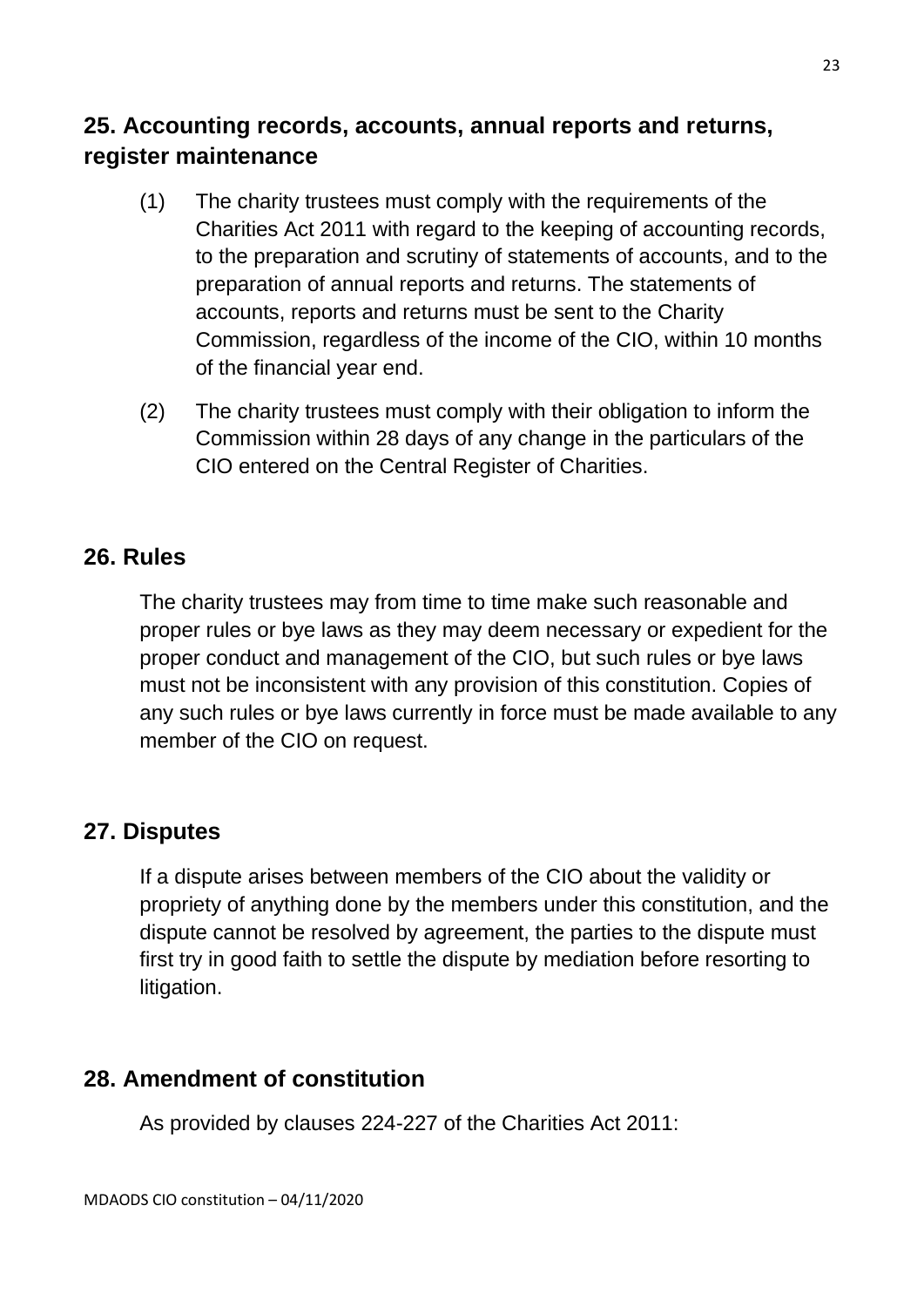- (1) This constitution can only be amended:
	- (a) by resolution agreed in writing by all members of the CIO; or
	- (b) by a resolution passed by a 75% majority of votes cast at a general meeting of the members of the CIO.
- (2) Any alteration of clause 3 (Objects), clause [29] (Voluntary winding up or dissolution), this clause, or of any provision where the alteration would provide authorisation for any benefit to be obtained by charity trustees or members of the CIO or persons connected with them, requires the prior written consent of the Charity Commission.
- (3) No amendment that is inconsistent with the provisions of the Charities Act 2011 or the General Regulations shall be valid.
- (4) A copy of any resolution altering the constitution, together with a copy of the CIO's constitution as amended, must be sent to the Commission within 15 days from the date on which the resolution is passed. The amendment does not take effect until it has been recorded in the Register of Charities.

# **29. Voluntary winding up or dissolution**

- (1) As provided by the Dissolution Regulations, the CIO may be dissolved by resolution of its members. Any decision by the members to wind up or dissolve the CIO can only be made:
	- (a) at a general meeting of the members of the CIO called in accordance with clause [11] (Meetings of Members), of which not less than 14 days' notice has been given to those eligible to attend and vote:
		- (i) by a resolution passed by a 75% majority of those voting, or
		- (ii) by a resolution passed by decision taken without a vote and without any expression of dissent in response to the question put to the general meeting; or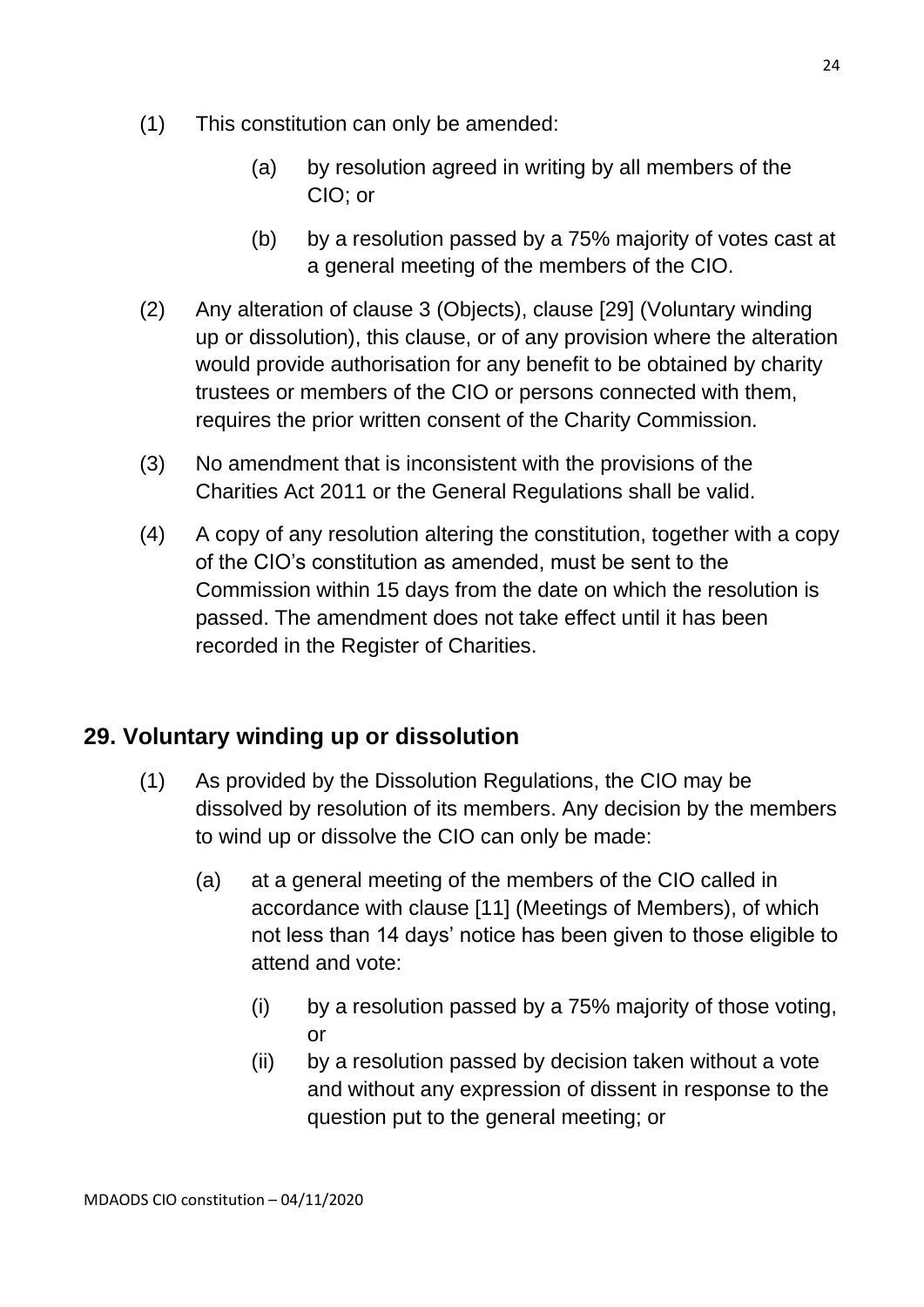- (b) by a resolution agreed in writing by all members of the CIO.
- (2) Subject to the payment of all the CIO's debts:
	- (a) Any resolution for the winding up of the CIO, or for the dissolution of the CIO without winding up, may contain a provision directing how any remaining assets of the CIO shall be applied.
	- (b) If the resolution does not contain such a provision, the charity trustees must decide how any remaining assets of the CIO shall be applied.
	- (c) In either case the remaining assets must be applied for charitable purposes the same as or similar to those of the CIO.
- (3) The CIO must observe the requirements of the Dissolution Regulations in applying to the Commission for the CIO to be removed from the Register of Charities, and in particular:
	- (a) the charity trustees must send with their application to the Commission:
		- (i) a copy of the resolution passed by the members of the CIO;
		- (ii) a declaration by the charity trustees that any debts and other liabilities of the CIO have been settled or otherwise provided for in full; and
		- (iii) a statement by the charity trustees setting out the way in which any property of the CIO has been or is to be applied prior to its dissolution in accordance with this constitution;
	- (b) the charity trustees must ensure that a copy of the application is sent within seven days to every member and employee of the CIO, and to any charity trustee of the CIO who was not privy to the application.
- (4) If the CIO is to be wound up or dissolved in any other circumstances, the provisions of the Dissolution Regulations must be followed.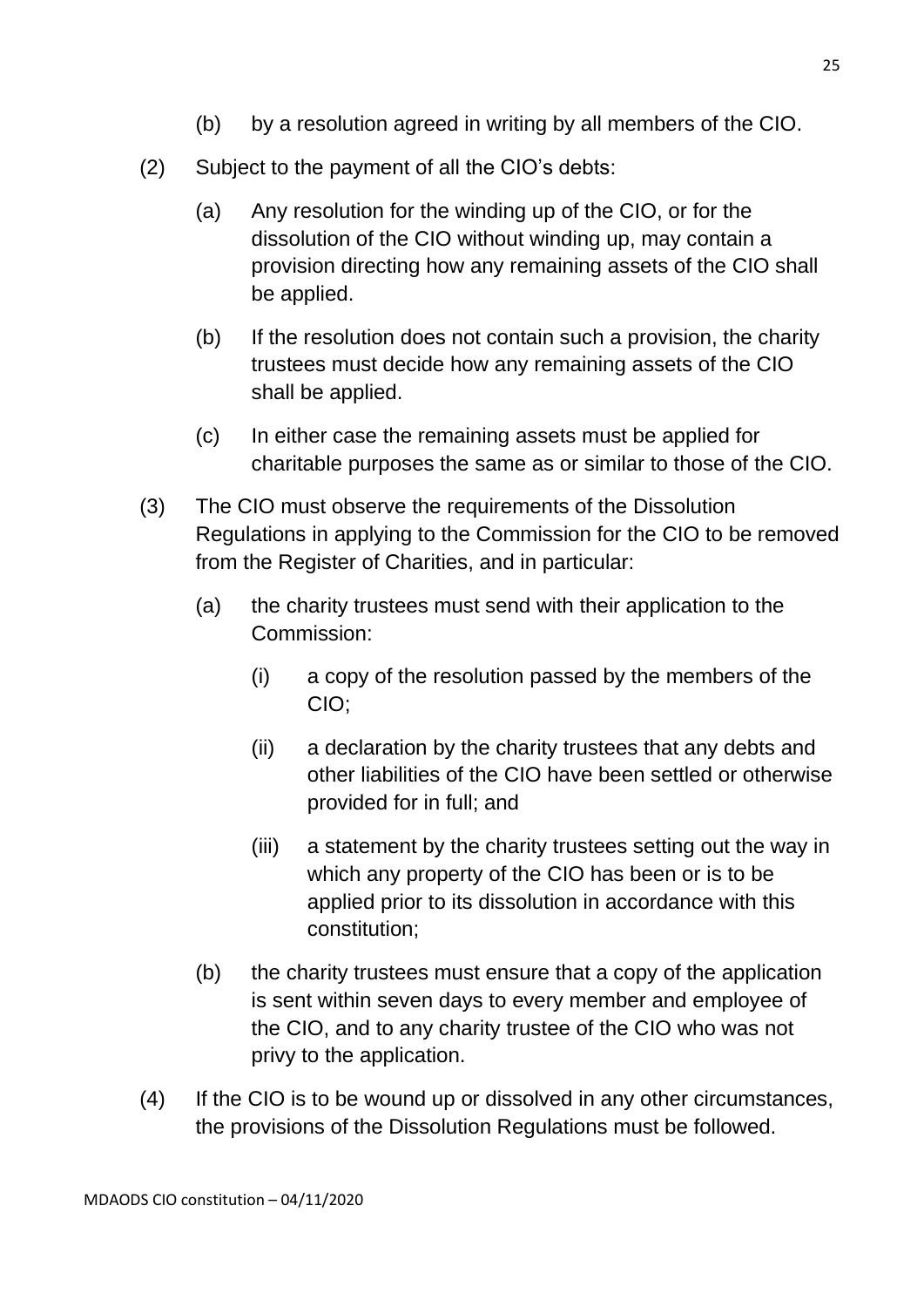## **30. Interpretation**

In this constitution:

#### **"connected person"** means:

- (a) a child, parent, grandchild, grandparent, brother or sister of the charity trustee;
- (b) the spouse or civil partner of the charity trustee or of any person falling within sub-clause (a) above;
- (c) a person carrying on business in partnership with the charity trustee or with any person falling within sub-clause (a) or (b) above;
- (d) an institution which is controlled
	- (i) by the charity trustee or any connected person falling within sub-clause (a), (b), or (c) above; or
	- (ii) by two or more persons falling within sub-clause (d)(i), when taken together
- (e) a body corporate in which
	- (i) the charity trustee or any connected person falling within sub-clauses (a) to (c) has a substantial interest; or
	- (ii) two or more persons falling within sub-clause (e)(i) who, when taken together, have a substantial interest.

Section 118 of the Charities Act 2011 apply for the purposes of interpreting the terms used in this constitution.

**"General Regulations"** means the Charitable Incorporated Organisations (General) Regulations 2012.

**"Dissolution Regulations"** means the Charitable Incorporated Organisations (Insolvency and Dissolution) Regulations 2012.

The **"Communications Provisions"** means the Communications Provisions in [Part 9, Chapter 4] of the General Regulations.

**"charity trustee"** means a charity trustee of the CIO.